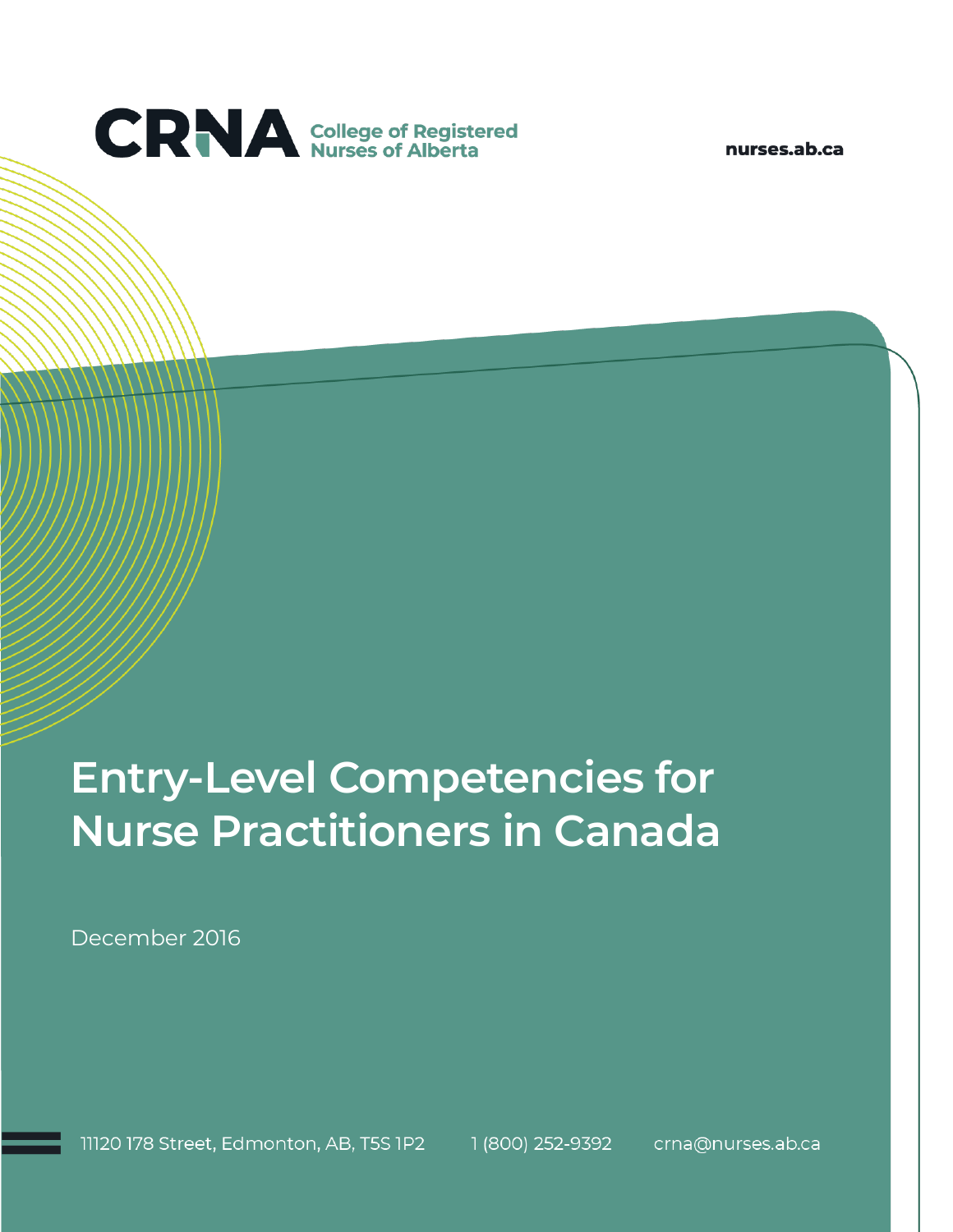

Approved by the College and Association of Registered Nurses of Alberta (CARNA) Council, December 2016.

CARNA is operating as the College of Registered Nurses of Alberta (CRNA).

Use of this document is permitted for the purposes of education, research, private study or reference.

Ensure you are using the current version of this document by visiting our website.

College of Registered Nurses of Alberta 11120 – 178 Street Edmonton, AB T5S 1P2

Phone: 780.451.0043 (in Edmonton) or 1.800.252.9392 (Canada-wide) Fax: 780.452.3276 Email: *[practice@nurses.ab.ca](mailto:practice@nurses.ab.ca)* Website: *[nurses.ab.ca](http://www.nurses.ab.ca/)*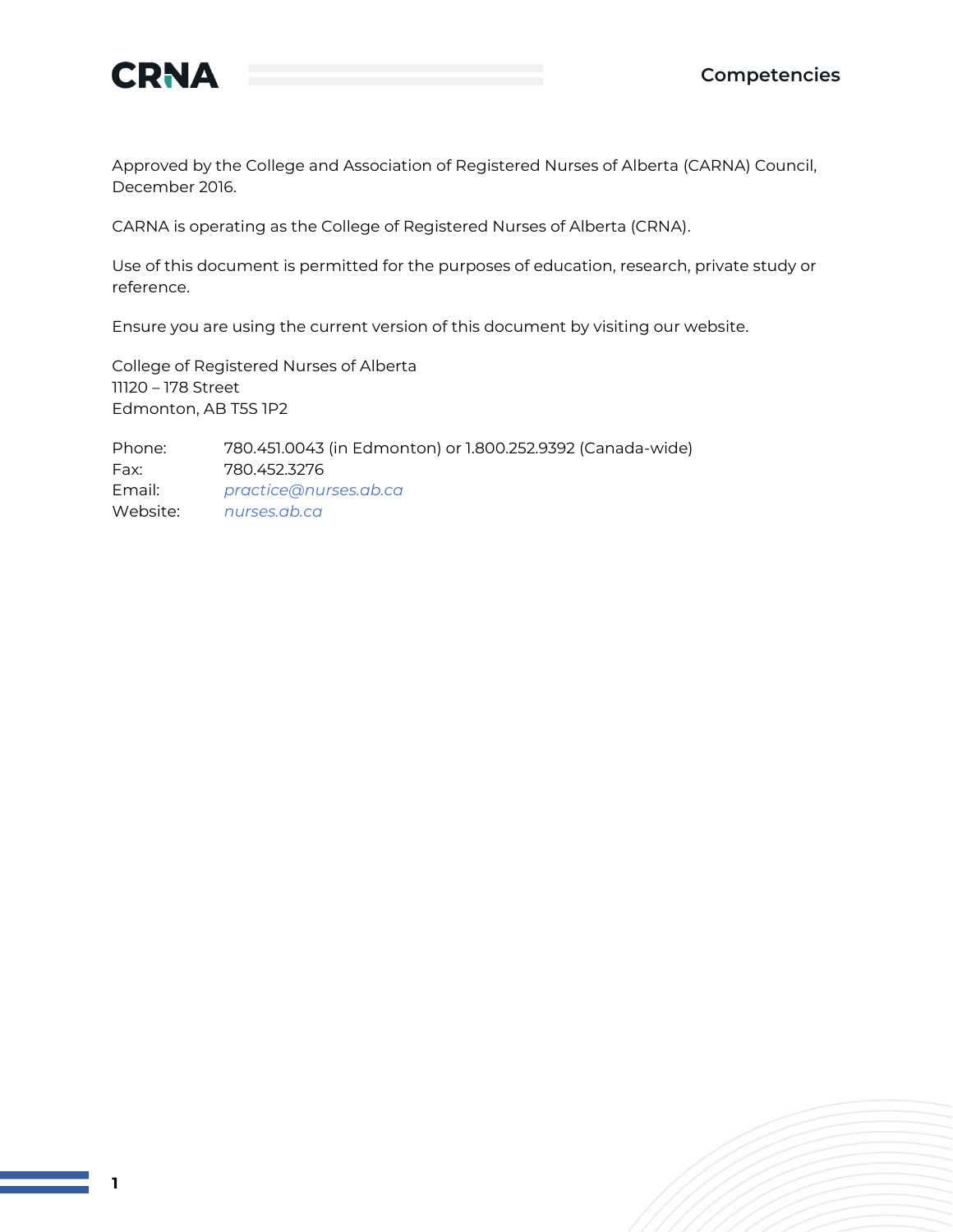

### **Table of Contents**

| APPENDIX A: CCRNR PROCESS FOR DEVELOPMENT OF ENTRY-LEVEL COMPETENCIES  21 |  |
|---------------------------------------------------------------------------|--|
|                                                                           |  |
|                                                                           |  |
|                                                                           |  |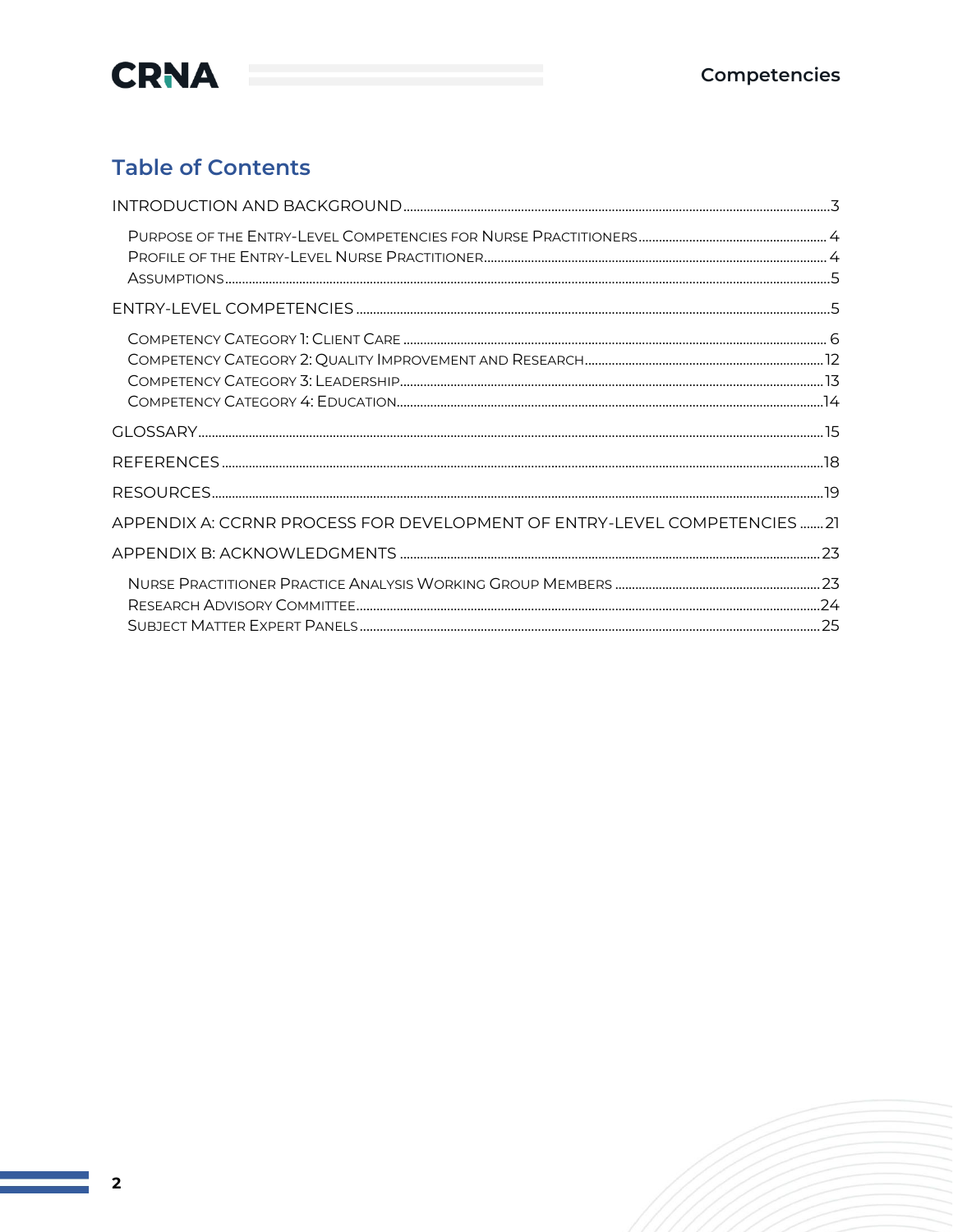## <span id="page-3-0"></span>**Introduction and Background**

The **ENTRY-LEVEL COMPETENCIES<sup>1</sup>** for nurse practitioners reflect the knowledge, skills and judgement required of nurse practitioners to provide safe, competent, ethical and compassionate care. While specific roles and responsibilities may vary by context and **CLIENT**  population, this document outlines the essential **COMPETENCIES** that all nurse practitioners must possess to be proficient when they begin practice.

The entry-level competencies outlined in this document were developed as part of a national analysis of three streams of nurse practitioner practice: Family/All Ages (Primary care), Adult and Child/Pediatric undertaken by the Canadian Council of Registered Nurse Regulators (CCRNR). The identified competencies were based on an extensive review of Canadian regulatory documents (e.g., provincial/ territorial competencies, **STANDARDS**, etc.), along with relevant research evidence and were validated through the practice analysis survey. See Appendix A for the process used by CCRNR in the development of the nurse practitioner entry-level competencies.

The CCRNR board established a national working group with representatives from all Canadian nursing regulatory bodies to coordinate all aspects of the practice analysis. In addition, a Research Advisory Committee and three Subject Matter Expert panels were established to support the project. Finally, 27 nurse practitioners from the three streams of practice completed a pilot test of the practice analysis survey (Appendix B).

The entry level competencies outlined in this document are the product of the Nurse Practitioner Practice Analysis carried out between February 2014 and May 2015, and reflect the trends in nurse practitioner practice during that timeframe. Other factors have an impact on healthcare delivery, necessitating nurse practitioners to develop knowledge and skill to effectively address these issues in their practice. Some of these factors include **CULTURAL SAFETY**, the impact of power differentials in **HEALTH** service delivery with diverse populations, the increasing prevalence of concerns with mental health and addictions in Canada, and the recommendations of the *Truth and Reconciliation Commission of Canada* (2015).

<sup>1</sup> Words or phrases in **BOLD CAPITALS** upon first mention are defined in the glossary.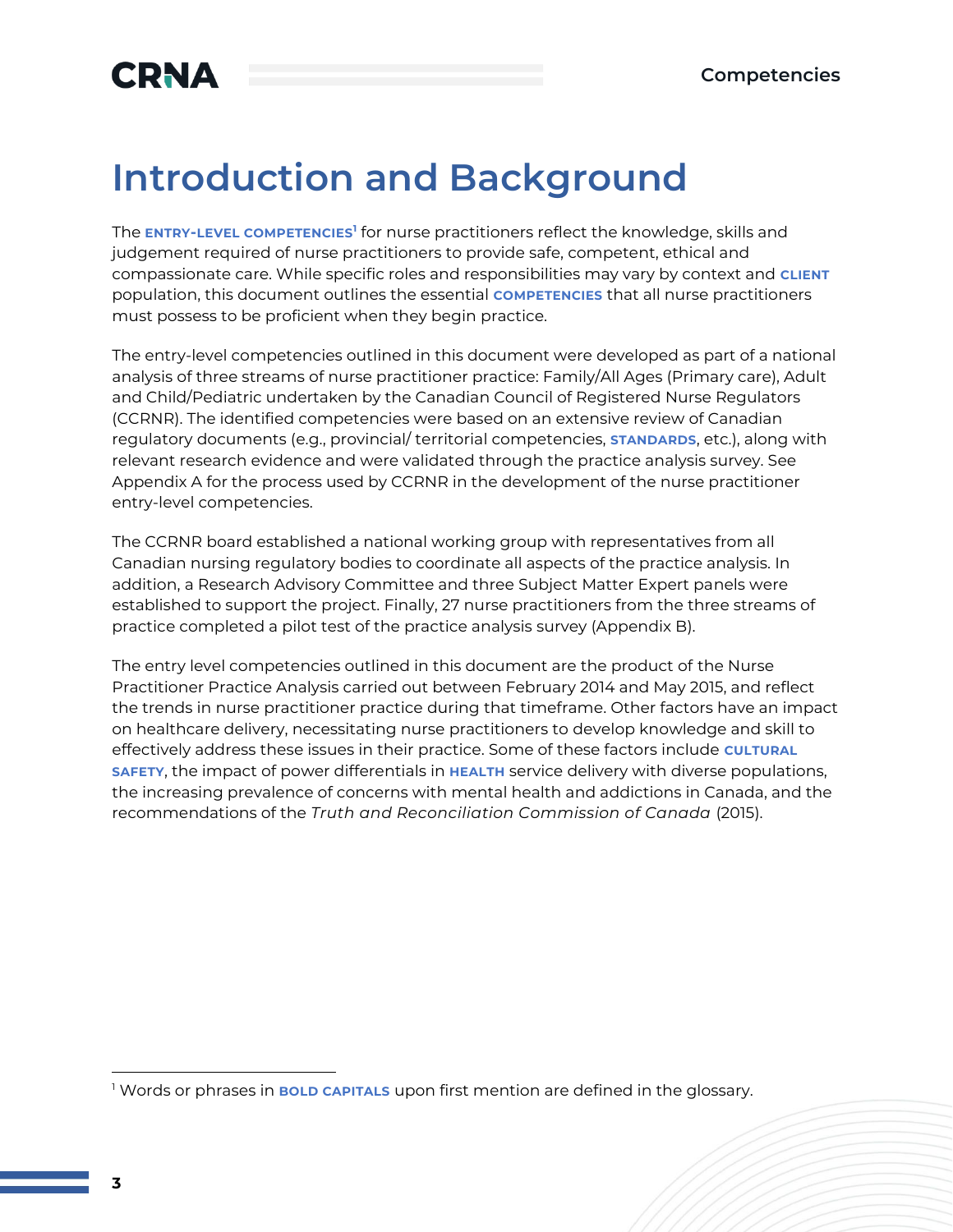### <span id="page-4-0"></span>**Purpose of the Entry-Level Competencies for Nurse Practitioners**

Entry-level competencies are one of the sentinel documents used by regulatory bodies in the regulation of nurse practitioner practice for the purpose of:

- recognition and approval of nurse practitioner education programs,
- development and approval of nurse practitioner entry-level examinations,
- assessment of nurse practitioners' ongoing continuing **COMPETENCE**, and
- providing information to the public, nurse practitioner education programs, employers and other stakeholders on the regulatory expectations of nurse practitioner practice.

### <span id="page-4-1"></span>**Profile of the Entry-Level Nurse Practitioner**

Nurse practitioners are registered nurses with additional experience and nursing education at the Masters level, which enables them to autonomously diagnose, treat and manage acute and chronic<sup>2</sup> physical and mental illnesses. As advanced practice nurses, they use their indepth nursing and clinical knowledge to analyze, synthesize and apply evidence to make decisions about their client's healthcare. They apply theory and knowledge from nursing and other disciplines to provide a comprehensive range of essential health services grounded in professional, ethical and legal standards within a holistic model of care. Nurse practitioners work collaboratively with their clients to establish measurable goals, and identify and **ADVOCATE** to close gaps in health outcomes.

The principles of primary health care are foundational to nurse practitioner practice. These principles include accessibility, public participation, **HEALTH PROMOTION**, use of appropriate technology and intersectoral **COLLABORATION** (World Health Organization, 1998). This lens of primary health care facilitates nurse practitioner practice with diverse client populations in a variety of contexts and practice settings including acute care, primary care, rehabilitative care, curative and supportive care, and palliative/end-of-life care.

In addition to their role in clinical care, nurse practitioners have the knowledge and skills to play a broader role in the healthcare system. They provide leadership and collaborate with multiple stakeholders to improve health outcomes at the individual client, community and population health levels. Nurse practitioners understand the unique health needs of diverse populations, and the values that impact their access to care.

Entry-level nurse practitioners require time and support from employers, mentors and the healthcare team to consolidate their knowledge, skills and judgment, develop their individual approach to care delivery and establish professional relationships. As they develop

<sup>2</sup> In Quebec, initial diagnoses of chronic illnesses are made by physicians in primary care.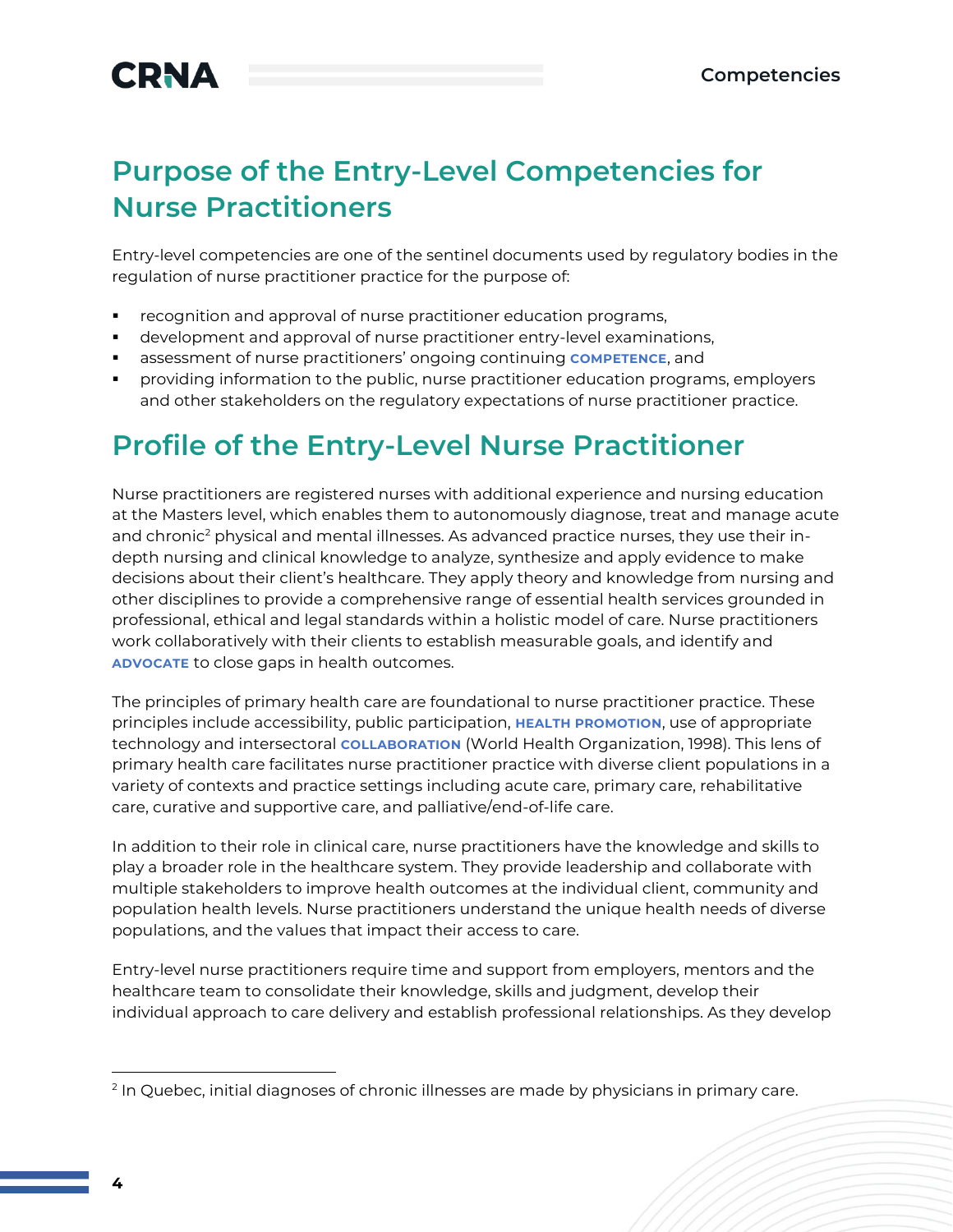

confidence in their clinical nurse practitioner role, they integrate and further develop their leadership, research and mentoring skills that are a critical part of nurse practitioner practice.

### <span id="page-5-0"></span>**Assumptions**

The nurse practitioner entry-level competencies are based on the following assumptions:

- **1.** Nurse practitioner practice is grounded in values, knowledge and theories of nursing practice.
- **2.** Entry-level competencies form the foundation for all aspects of nurse practitioner practice, and apply across diverse practice settings and client populations.
- **3.** Entry-level competencies build and expand upon the competencies required of a registered nurse and address the knowledge, skills and abilities that are included in the nurse practitioners' legislated **SCOPE OF PRACTICE.**
- **4.** Nurse practitioners require graduate nursing education with a substantial clinical component.
- **5.** Collaborative relationships with other healthcare providers involve both independent and shared decision making. All parties are accountable in the practice relationship as determined by their scopes of practice, educational backgrounds and competencies.

## <span id="page-5-1"></span>**Entry-Level Competencies**

The entry-level competencies are organized into four competency categories: client care, quality improvement and research, leadership and education. The first competency area, client care is further divided into six sub-competency categories, which reflects the importance of the clinical dimension of the nurse practitioner professional role.

- **1.** Client Care:
	- **1.1** Client Relationship Building and Communication
	- **1.2** Assessment
	- **1.3** Diagnosis
	- **1.4** Management
	- **1.5** Collaboration, **CONSULTATION** and **REFERRAL**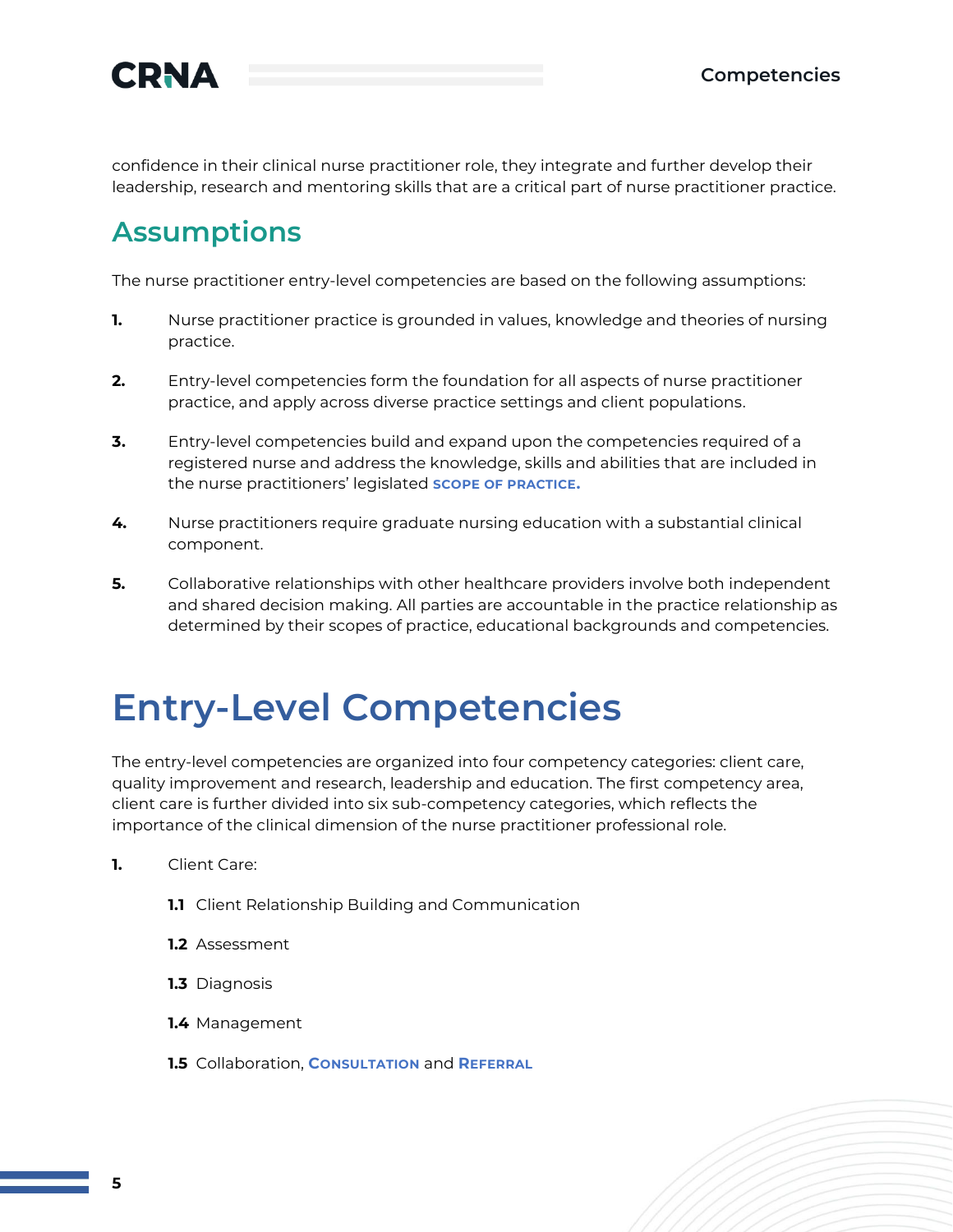

**1.6** Health Promotion

- **2.** Quality Improvement and Research
- **3.** Leadership
- **4.** Education:
	- **4.1** Client, Community and Healthcare Team
	- **4.2** Continuing Competence

### <span id="page-6-0"></span>**Competency Category 1: Client Care**

#### **1.1 Client Relationship Building and Communication**

The competent, entry-level nurse practitioner uses appropriate communication strategies to create a safe and therapeutic environment for client care.

- **a.** Clearly articulate the role of the nurse practitioner when interacting with the client.
- **b.** Use developmentally and culturally-appropriate communication techniques and tools.
- **c.** Create a safe environment for effective and trusting client interaction where privacy and confidentiality are maintained.
- **d.** Use relational strategies (e.g., open-ended questioning, fostering partnerships) to establish therapeutic relationships.
- **e.** Provide culturally-safe care, integrating clients' cultural beliefs and values in all client interactions.
- **f.** Identify personal beliefs and values and provide unbiased care.
- **g.** Recognize moral or ethical dilemmas, and take appropriate action if necessary (e.g., consult with others, involve legal system).
- **h.** Document relevant aspects of client care in client record.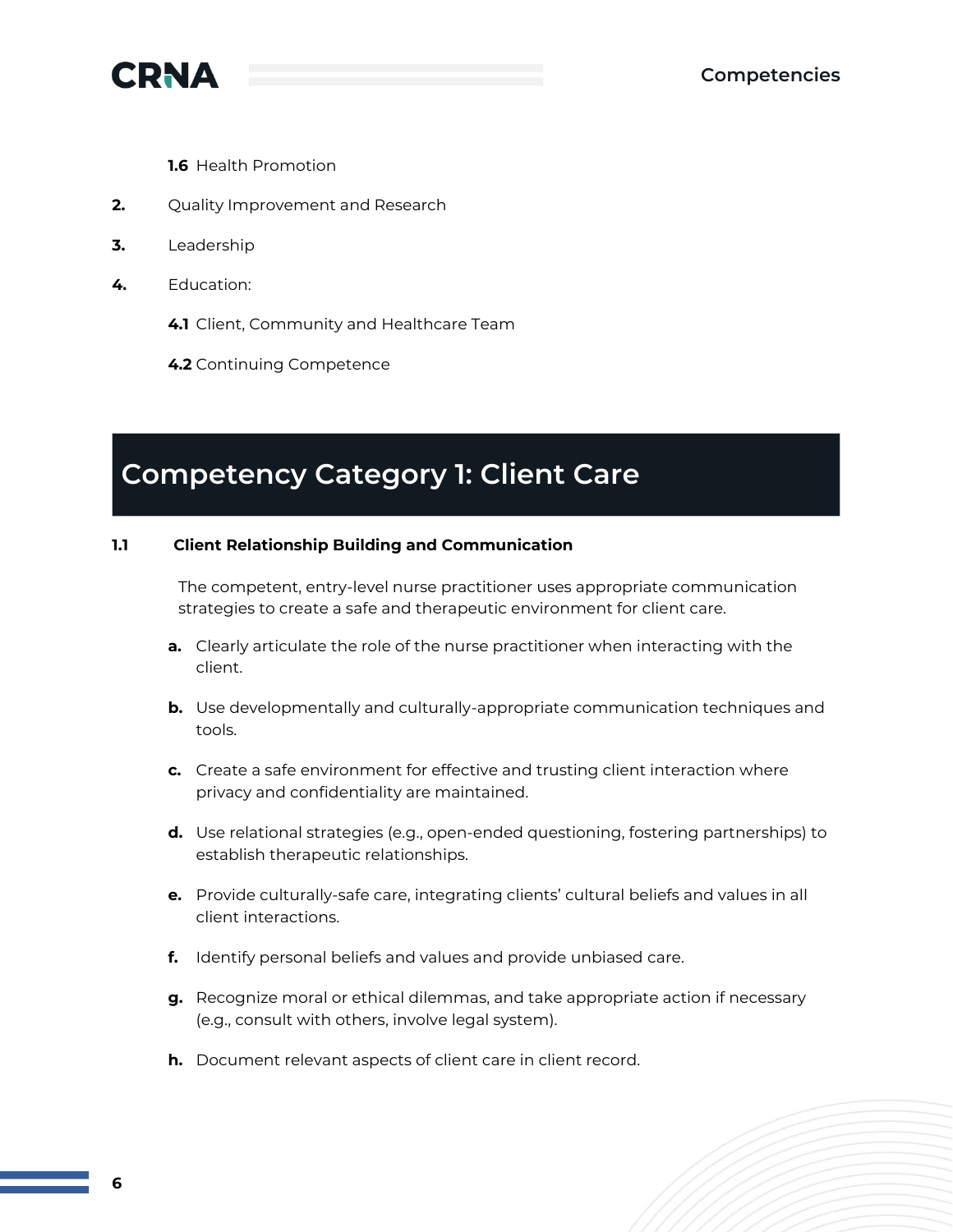

#### **1.2 Assessment**

The competent, entry-level nurse practitioner integrates an evidence-informed knowledge base with advanced assessment skills to obtain the necessary information to identify client diagnoses, strengths, and needs.

- **a.** Establish the reason for the client encounter:
	- **i.** Review information relevant to the client encounter (e.g., referral information, information from other healthcare providers, triage notes) if available.
	- **ii.** Perform initial observational assessment of the client's condition.
	- **iii.** Ask pertinent questions to establish the context for client encounter and chief presenting issue.
	- **iv.** Identify urgent, emergent, and life-threatening situations.
	- **v.** Establish priorities of client encounter.
- **b.** Complete relevant health history appropriate to the client's presentation:
	- **i.** Collect health history such as symptoms, history of presenting issue, past medical and mental health history, family health history, pre-natal history, growth and development history, sexual history, allergies, prescription and OTC medications, and **COMPLEMENTARY AND ALTERNATIVE THERAPIES**.
	- **ii.** Collect relevant information specific to the client's psychosocial, behavioral, cultural, ethnic, spiritual, developmental life stage, and social **DETERMINANTS OF HEALTH**.
	- **iii.** Determine the client's potential risk profile or actual risk behaviors (e.g., alcohol, illicit drugs and/or controlled substances, suicide or self-harm, abuse or neglect, falls, infections).
	- **iv.** Assess client's strengths and health promotion, illness prevention, or risk reduction needs.
- **c.** Perform assessment:
	- **i.** Based on the client's presenting condition and health history, identify level of assessment (focused or comprehensive) required, and perform review of relevant systems.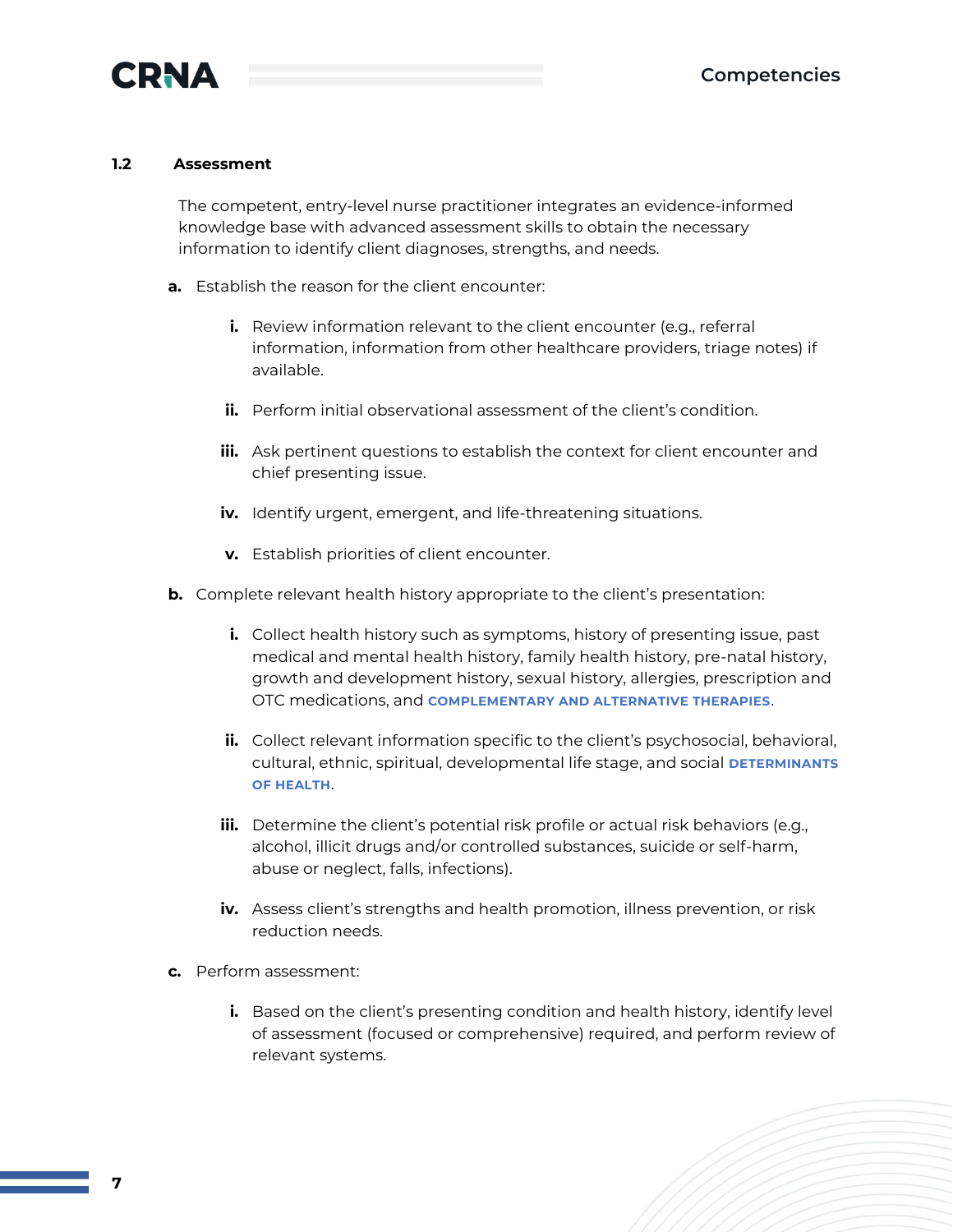

- **ii.** Select relevant assessment tools and techniques to examine the client.
- **iii.** Perform a relevant physical examination based on assessment findings and specific client characteristics (e.g., age, culture, developmental level, functional ability).
- **iv.** Assess mental health, cognitive status, and vulnerability using relevant assessment tools.
- **v.** Integrate laboratory and diagnostic results with history and physical assessment findings.

#### **1.3 Diagnosis**

The competent, entry-level nurse practitioner is engaged in the diagnostic process and develops differential diagnoses through identification, analysis, and interpretation of findings from a variety of sources.

- **a.** Determine differential diagnoses for acute, chronic, and life threatening conditions:
	- **i.** Analyze and interpret multiple sources of data, including results of diagnostic and screening tests, health history, and physical examination.
	- **ii.** Synthesize assessment findings with scientific knowledge, determinants of health, knowledge of normal and abnormal states of health/illness, patient and population-level characteristics, and epidemiology and health risks.
	- **iii.** Generate differential diagnoses.
	- **iv.** Inform the client of the rationale for ordering diagnostic tests.
	- **v.** Determine most likely diagnoses based on clinical reasoning and available evidence.
	- **vi.** Order and/or perform screening and diagnostic investigations using best available evidence to support or rule out differential diagnoses.
	- **vii.** Assume responsibility for follow-up of test results.
	- **viii.** Interpret the results of screening and diagnostic investigations using evidence-informed clinical reasoning.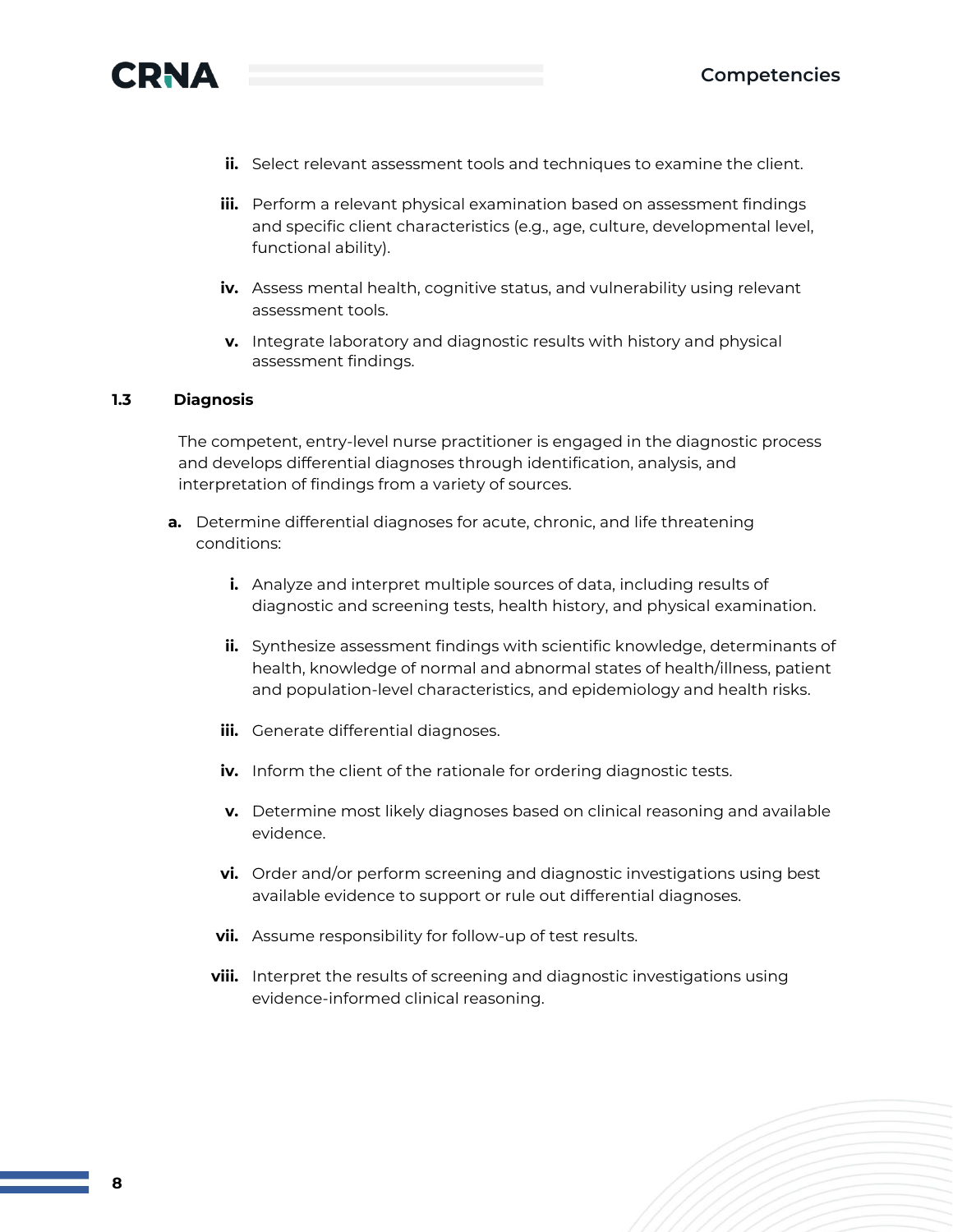

- **ix.** Confirm most likely diagnoses<sup>3</sup>.
- **b.** Explain assessment findings and communicate diagnosis to client:
	- **i.** Explain results of clinical investigations to client.
	- **ii.** Communicate diagnosis to client, including implications for short- and long- term outcomes and prognosis.
	- **iii.** Ascertain client understanding of information related to findings and diagnoses.

#### **1.4 Management**

The competent, entry-level nurse practitioner, on the basis of assessment and diagnosis, formulates the most appropriate plan of care for the client, implementing evidence-informed therapeutic interventions in partnership with the client to optimize health.

- **a.** Initiate interventions for the purpose of stabilizing the client in, urgent, emergent, and life-threatening situations (e.g., establish and maintain airway, breathing and circulation; suicidal ideation).
- **b.** Formulate plan of care based on diagnosis and **EVIDENCE-INFORMED PRACTICE**:
	- **i.** Determine and discuss options for managing the client's diagnosis, incorporating client considerations (e.g., socioeconomic factors, geography, developmental stage).
	- **ii.** Select appropriate interventions, synthesizing information including determinants of health, evidence-informed practice and client preferences.
	- **iii.** Initiate appropriate plan of care (e.g. non-pharmacological, pharmacological, diagnostic tests, referral).
	- **iv.** Consider resource implications of therapeutic choices (e.g. cost, availability).
- **c.** Provide pharmacological interventions, treatment, or therapy:

 $3$  NPs have the authority to diagnose a client's health conditions autonomously according to their jurisdictional legislation/regulations.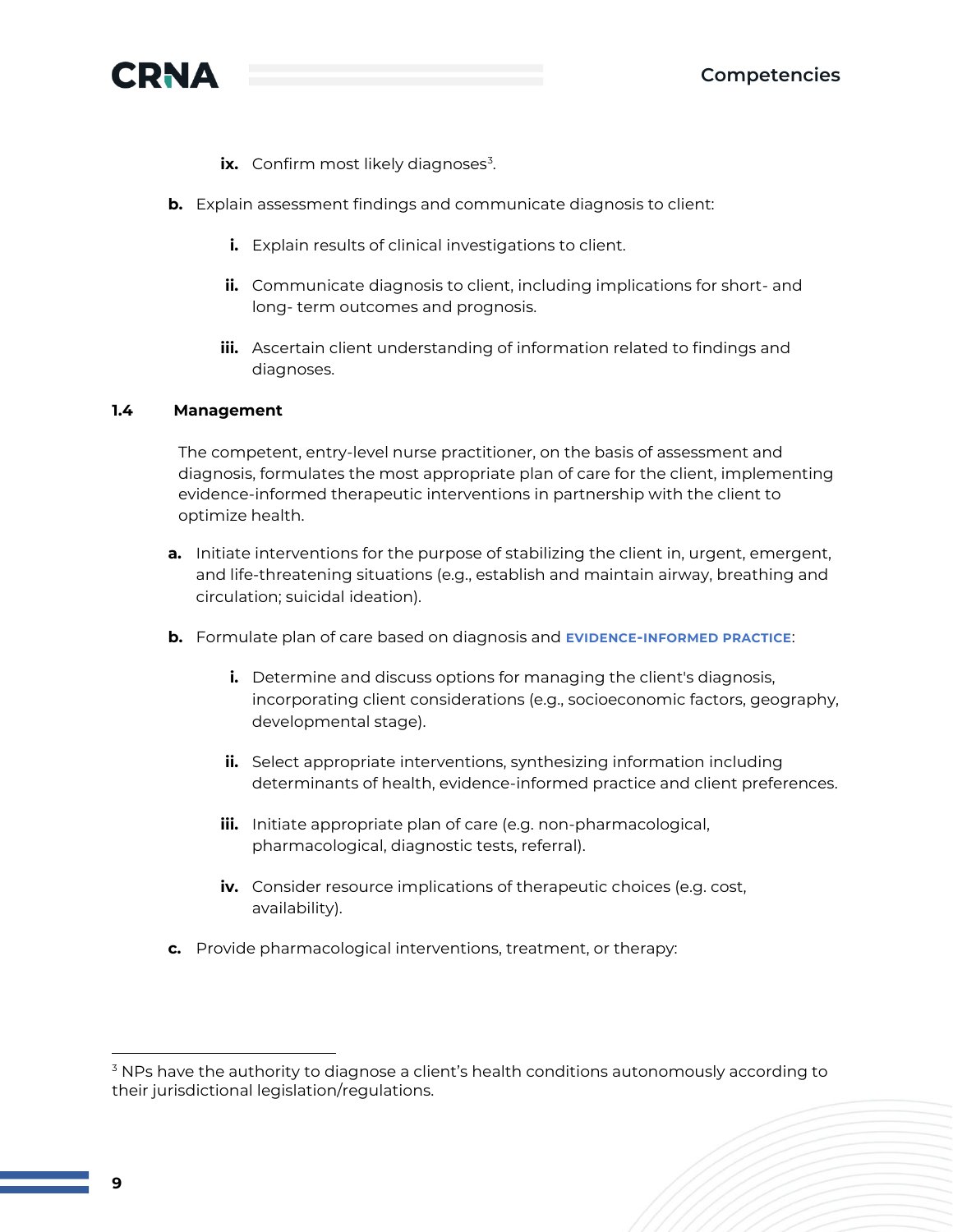

- **i.** Select pharmacotherapeutic options as indicated by diagnosis based on determinants of health, evidence-informed practice, and client preference.
- **ii.** Counsel client on pharmacotherapeutics, including rationale, cost, potential adverse effects, interactions, contraindications and precautions, as well as, reasons to adhere to the prescribed regimen and required monitoring and follow-up.
- **iii.** Complete accurate prescription(s) in accordance with applicable jurisdictional and institutional requirements.
- **iv.** Establish a plan to monitor client's responses to medication therapy and continue, adjust or discontinue a medication based on assessment of the client's response.
- **v.** Apply strategies to reduce risk of harm involving controlled substances, including medication abuse, addiction and diversion.
- **d.** Provide non-pharmacological interventions, treatments or therapies:
	- **i.** Select therapeutic options (including complementary and alternative approaches) as indicated by diagnosis based on determinants of health, evidence-informed practice and client preference.
	- **ii.** Counsel client on therapeutic option(s), including rationale, potential risks and benefits, adverse effects, required after care, and follow-up.
	- **iii.** Order required treatments (e.g., wound care, phlebotomy).
	- **iv.** Discuss and arrange follow-up.
- **e.** Perform invasive and non-invasive procedures:
	- **i.** Inform client about the procedure, including rationale, potential risks and benefits, adverse effects, and anticipated aftercare and follow-up.
	- **ii.** Obtain and document informed consent from the client.
	- **iii.** Perform procedures using evidence-informed techniques.
	- **iv.** Review clinical findings, aftercare and follow-up.
- **f.** Provide oversight of care across the continuum for clients with complex and/or chronic conditions.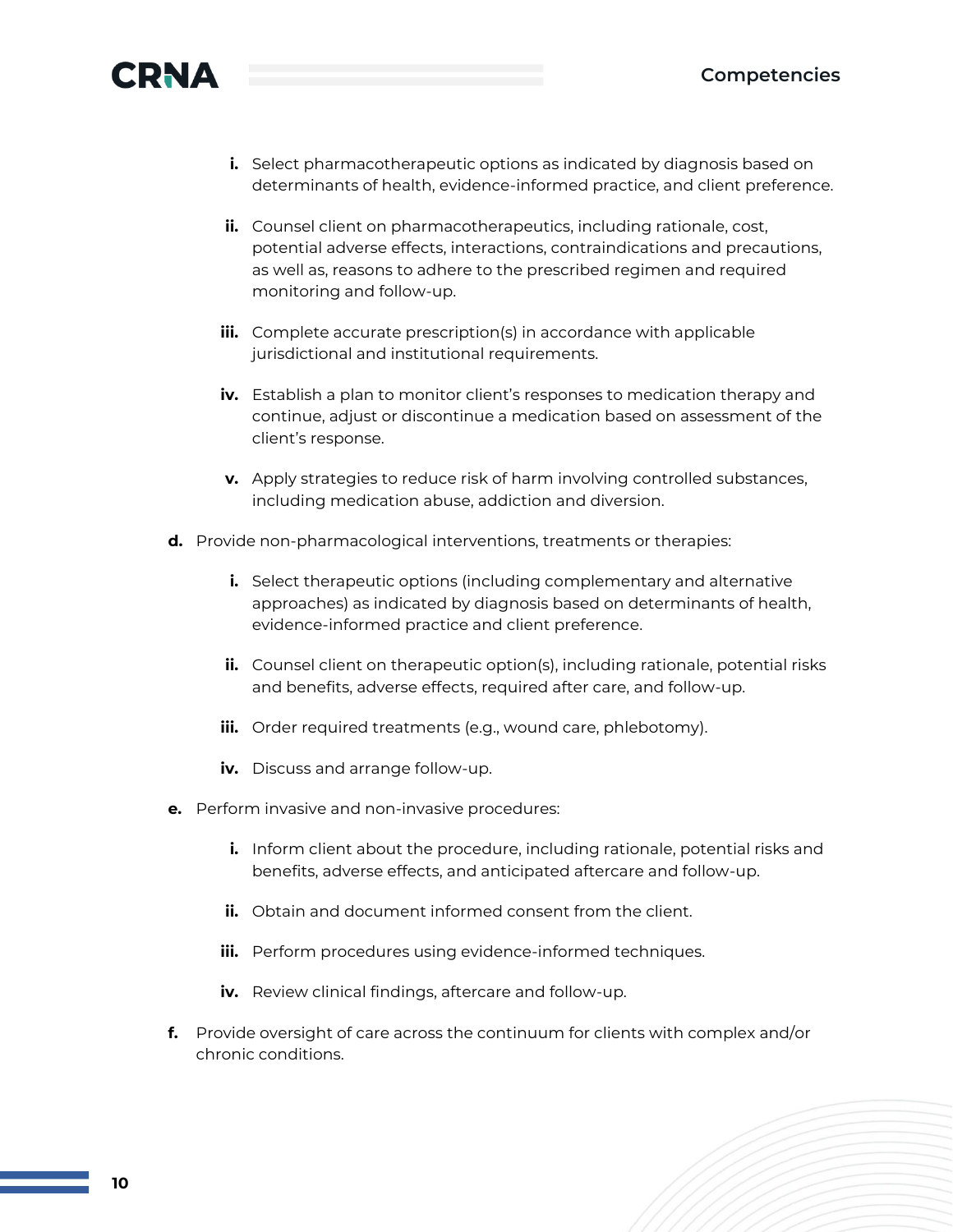

- **g.** Follow up and provide ongoing management:
	- **i.** Develop a systematic and timely process for monitoring client progress.
	- **ii.** Evaluate response to plan of care in collaboration with the client.
	- **iii.** Revise plan of care based on client's response and preferences.

#### **1.5 Collaboration, Consultation, and Referral**

The competent, entry-level nurse practitioner identifies when collaboration, consultation, and referral are necessary for safe, competent, and comprehensive client care.

- **a.** Establish collaborative relationships with healthcare providers and communitybased services (e.g., school, police, child protection services, rehabilitation, home care).
- **b.** Provide recommendations or relevant treatment in response to consultation requests or incoming referrals.
- **c.** Identify need for consultation and/or referral (e.g., to confirm a diagnosis, to augment a plan of care, to assume care when a client's health condition is beyond the nurse practitioner's individual competence or legal scope of practice).
- **d.** Initiate a consultation and/or referral, specifying relevant information (e.g., client history, assessment findings, diagnosis) and expectations.
- **e.** Review consultation and/or referral recommendations with the client and integrate into plan of care as appropriate.

#### **1.6 Health Promotion**

The competent, entry-level nurse practitioner uses evidence and collaborates with community partners and other healthcare providers to optimize the health of individuals, families, communities, and populations.

- **a.** Identify individual, family, community and/or population strengths and health needs to collaboratively develop strategies to address issues.
- **b.** Analyze information from a variety of sources to determine population trends that have health implications.
- **c.** Select and implement evidence-informed strategies for health promotion and primary, secondary and tertiary prevention.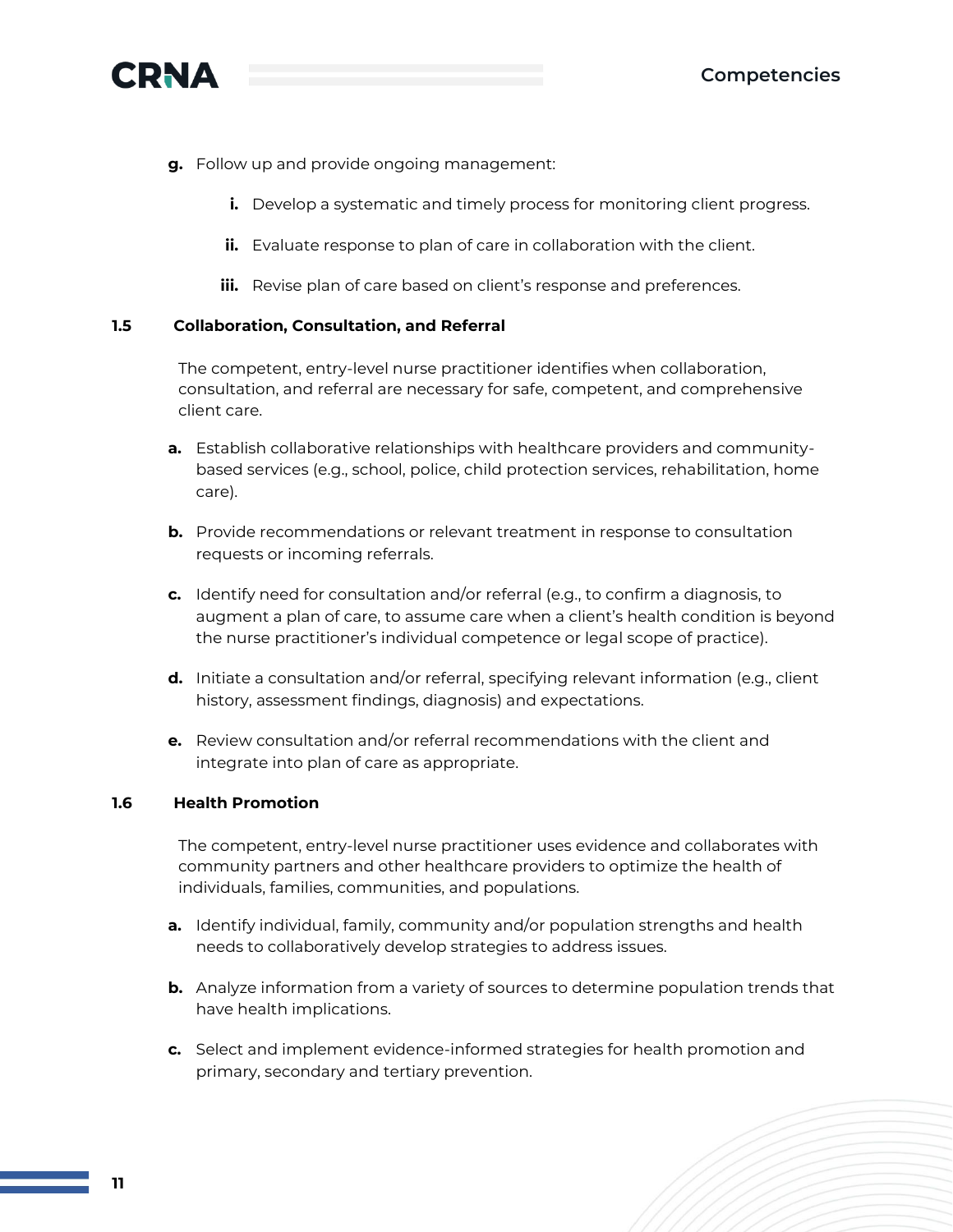

**d.** Evaluate outcomes of selected health promotion strategies and revise the plan accordingly.

## <span id="page-12-0"></span>**Competency Category 2: Quality Improvement and Research**

The competent, entry-level nurse practitioner uses evidence-informed practice, seeks to optimize client care and health service delivery, and participates in research.

- **a.** Identify, appraise, and apply research, practice guidelines, and current best practice.
- **b.** Identify the need for improvements in health service delivery.
- **c.** Analyze the implications (e.g., opportunity costs, unintended consequences) for the client and/or the system of implementing changes in practice.
- **d.** Implement planned improvements in healthcare and delivery structures and processes.
- **e.** Participate in quality improvement and evaluation of client care outcomes and health service delivery.
- **f.** Identify and manage risks to individual, families, populations, and the healthcare system to support quality improvement.
- **g.** Report **ADVERSE EVENTS** to clients and/or appropriate authorities, in keeping with relevant legislation and organizational policies.
- **h.** Analyze factors that contribute to the occurrence of adverse events and near misses and develop strategies to mitigate risks.
- **i.** Participate in research.
- **j.** Contribute to the evaluation of the impact of nurse practitioner practice on client outcomes and healthcare delivery.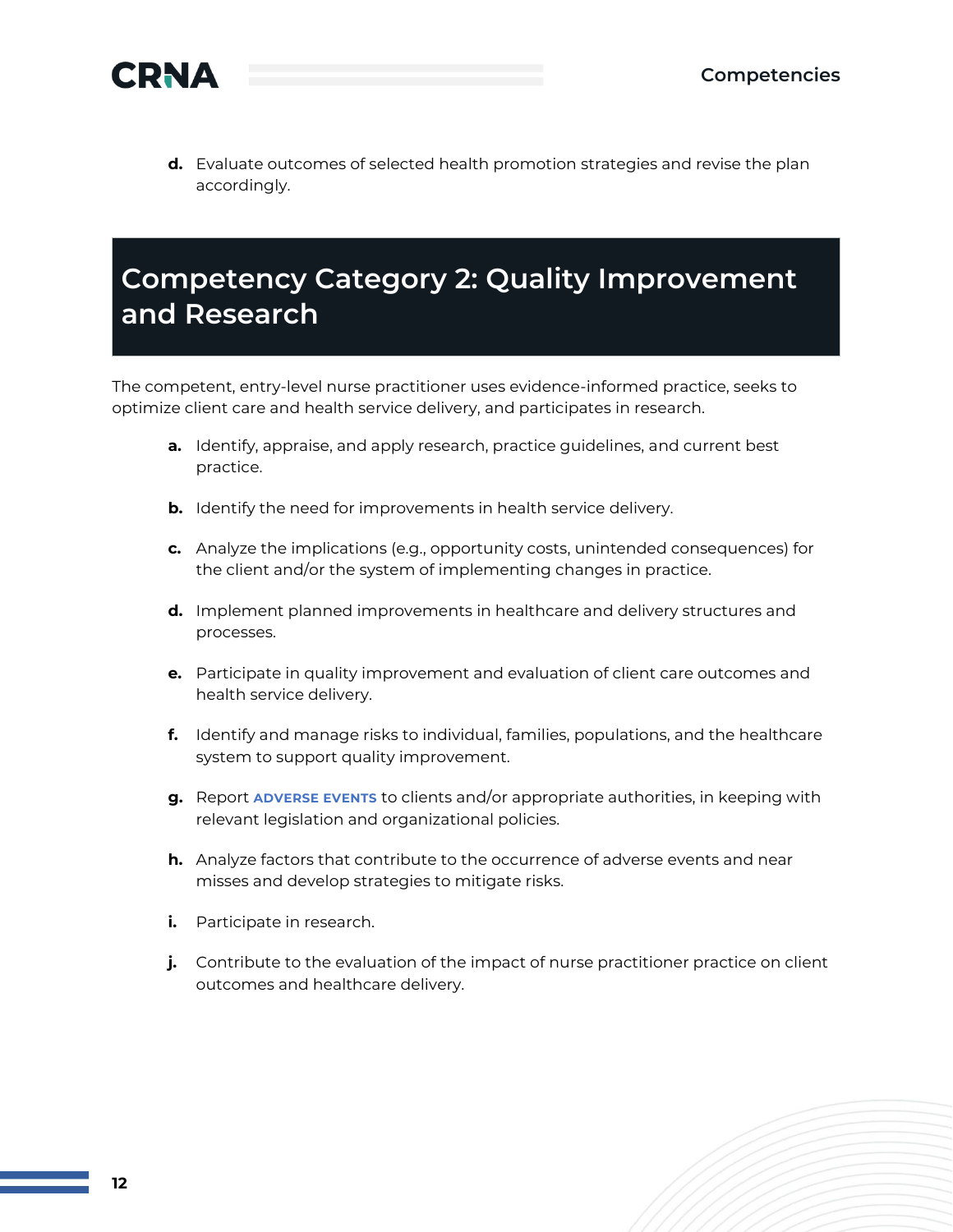### <span id="page-13-0"></span>**Competency Category 3: Leadership**

The competent entry-level nurse practitioner demonstrates leadership by using the nurse practitioner role to improve client care and facilitate system change.

- **a.** Promote the benefits of the nurse practitioner role in client care to other healthcare providers and stakeholders (e.g., employers, social and public service sectors, the public, legislators, policy-makers).
- **b.** Implement strategies to integrate and optimize the nurse practitioner role within healthcare teams and systems to improve client care.
- **c.** Coordinate interprofessional teams in the provision of client care.
- **d.** Create opportunities to learn with, from, and about other healthcare providers to optimize client care.
- **e.** Contribute to team members' and other healthcare providers' knowledge, clinical skills, and client care (e.g., by responding to clinical questions, sharing evidence).
- **f.** Identify gaps and/or opportunities to improve processes and practices, and provide evidence-informed recommendations for change.
- **g.** Utilize theories of and skill in communication, negotiation, conflict resolution, coalition building, and change management.
- **h.** Identify the need and advocate for policy development to enhance client care.
- **i.** Participate in program planning and development to optimize client care.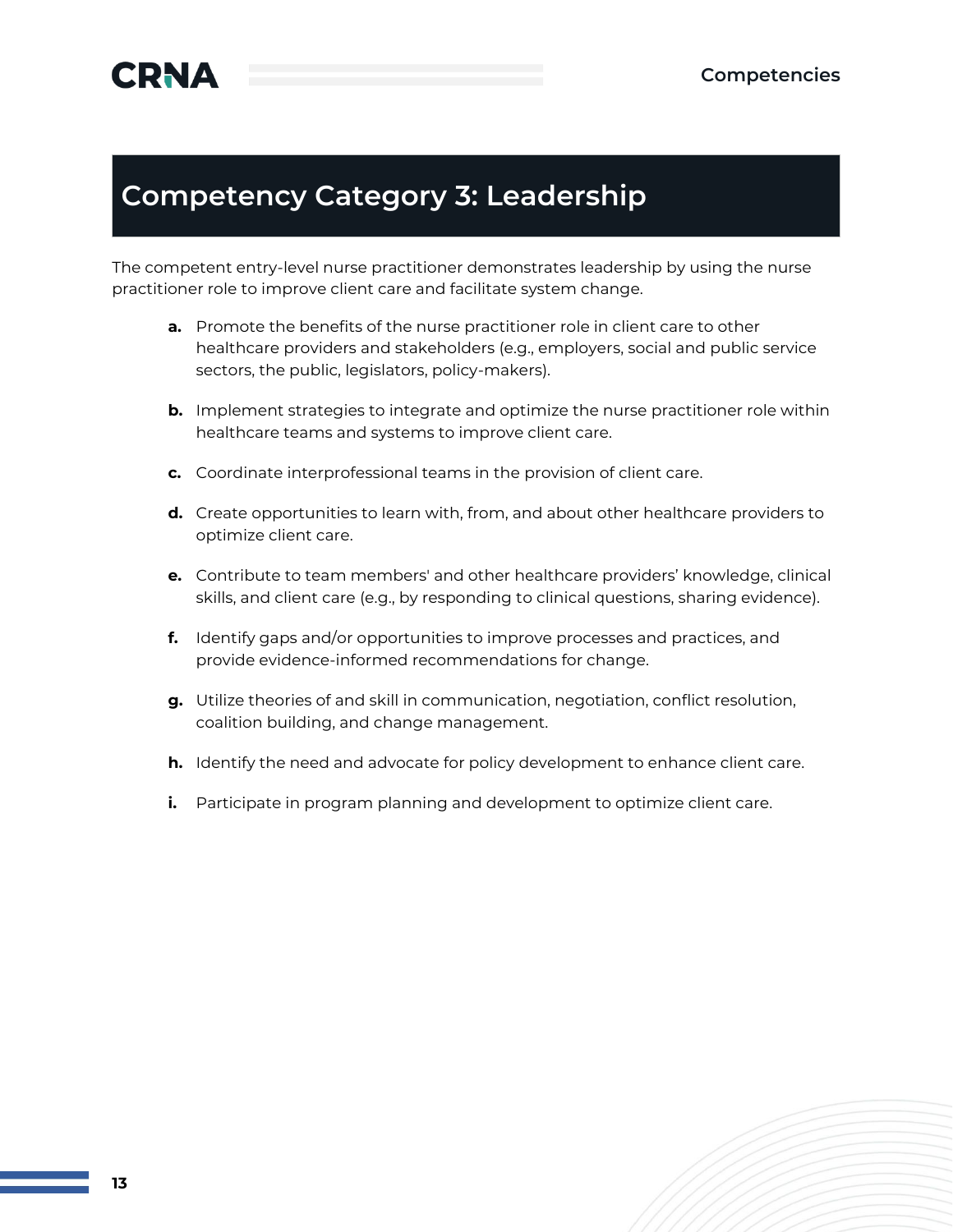### <span id="page-14-0"></span>**Competency Category 4: Education**

The competent, entry-level nurse practitioner integrates formal and informal education into practice. This includes but is not limited to educating self, clients, the community, and members of the healthcare team.

### **4.1 Client, Community and Healthcare Team Education**

- **a.** Assess and prioritize learning needs of intended recipients.
- **b.** Apply relevant, theory-based, and evidence-informed content when providing education.
- **c.** Utilize applicable learning theories, develop education plans and select appropriate delivery methods, considering available resources (e.g., human, material, financial).
- **d.** Disseminate knowledge using appropriate delivery methods (e.g., pamphlets, visual aids, presentations, publications).
- **e.** Recognize the need for and plan outcome measurements (e.g., obtaining client feedback, conduct pre- and post-surveys).

#### **4.2 Continuing Competence**

- **a.** Engage in self-reflection to determine continuing education competence needs.
- **b.** Engage in ongoing professional development.
- **c.** Seek mentorship opportunities to support one's professional development.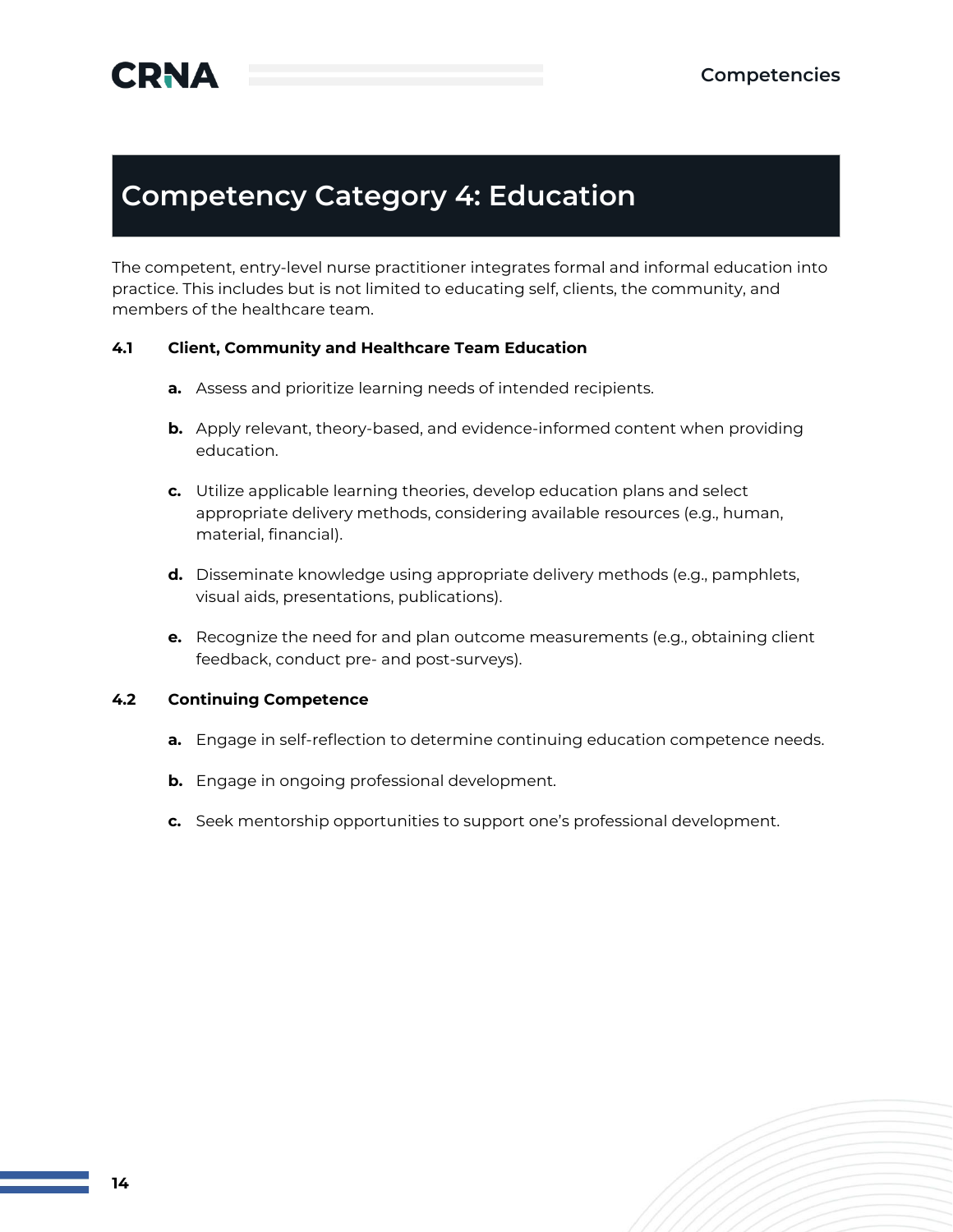## **CRNA**

## <span id="page-15-0"></span>**Glossary**

**ADVANCED NURSING PRACTICE** – An umbrella term describing an advanced level of clinical nursing practice that maximizes the use of graduate educational preparation, in-depth nursing knowledge, and expertise in meeting the health needs of individuals, families, groups, communities and populations. It involves analyzing and synthesizing knowledge; understanding, interpreting and applying nursing theory and research; and developing and advancing nursing knowledge and the profession as a whole (Canadian Nurses Association, 2008).

**ADVERSE EVENTS** – Event that results in unintended harm to the client and are related to the care and/or service provided to the client, rather than the client's underlying condition (CNA, 2010).

**ADVOCATE** – To actively support a right and good cause; to support others in speaking for themselves; to speak on behalf of those who cannot speak for themselves (CNA, 2010).

**CLIENT** – Individuals, families, groups, populations or entire communities who require nursing expertise. The term "client" reflects the range of individuals and/or groups with whom nurses may be interacting. In some settings, other terms may be used such as patient or resident. In education, the client may also be a student; in administration, the client may also be an employee; and in research, the client is usually a subject or participant (Nurses Association of New Brunswick, 2010).

**COLLABORATION** – Client care involving joint communication and decision-making processes among the client, nurse practitioner and other members of a health-care team who work together to use their individual and shared knowledge and skills to provide optimum clientcentred care. The health-care team works with clients toward the achievement of identified health outcomes, while respecting the unique qualities and abilities of each member of the group or team (CNA, 2010).

**COMPETENCE** – The ability to integrate and apply the knowledge, skills, abilities and judgment required to practise safely and ethically with a designated client population in a specific nurse practitioner role and practice setting (College of Registered Nurses of Nova Scotia, 2011).

**COMPETENCIES** – The specific knowledge, skills, abilities, and judgment required for a nurse practitioner to practise safely and ethically with a designated client population in a specific role and practice setting (CRNNS, 2011).

**COMPLEMENTARY AND ALTERNATIVE THERAPIES** – Health modalities or interventions that tend to be used alongside conventional healthcare services, while alternative therapies tend to be used in place of conventional healthcare (College of Registered Nurses of British Columbia, 2011).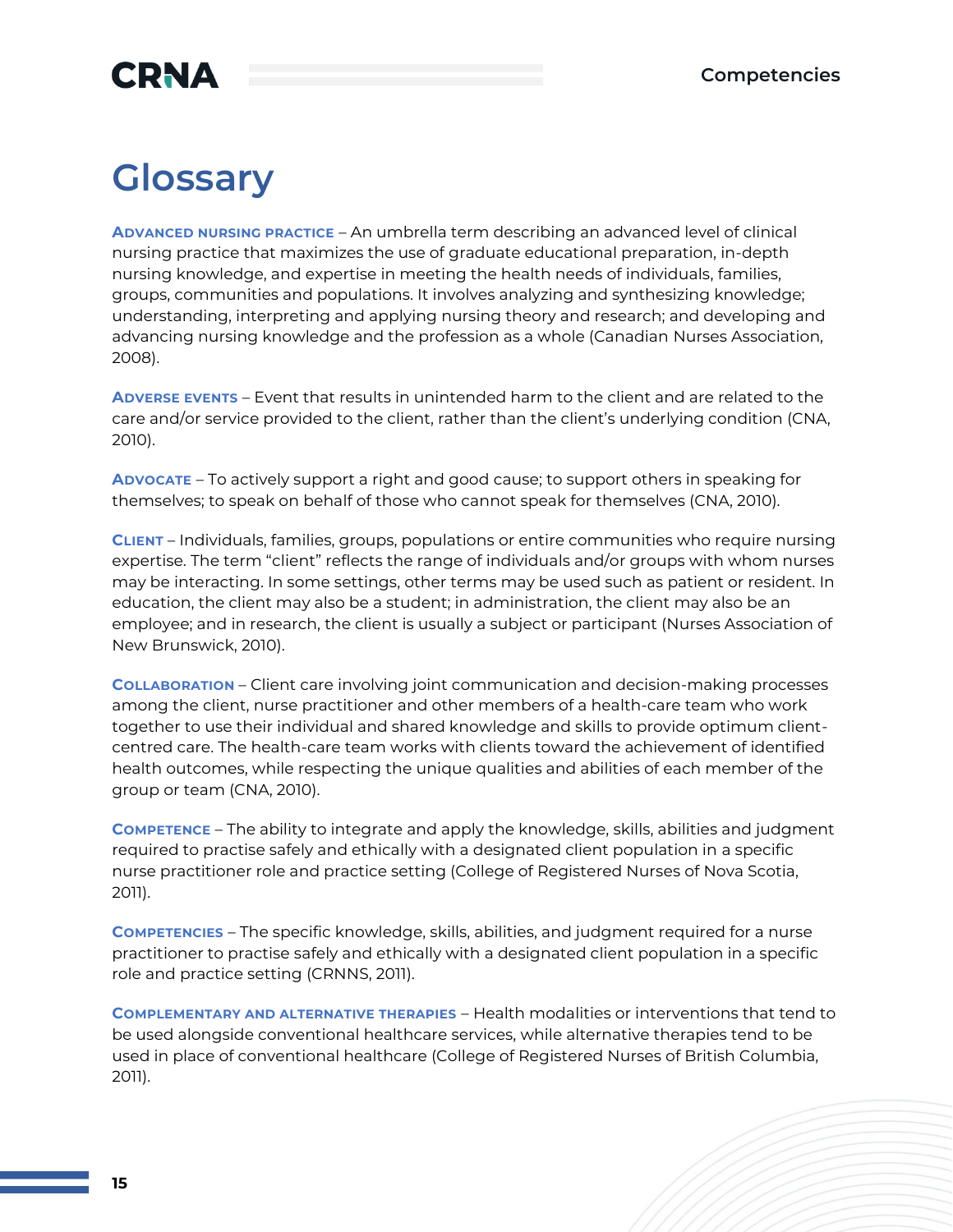

**CONSULTATION** – A request for another health professional's advice on the care of a client. The goal is to enhance patient care and/or improve the skills and confidence of the professional making the request (consultee). The consultant may or may not see the client directly. The responsibility for clinical outcomes remains with the consultee, who is free to accept or reject the advice of the consultant (CRNNS, 2011).

**CULTURAL SAFETY** – Cultural safety is an outcome based on respectful engagement that recognizes and strives to address power imbalances inherent in the healthcare system. It results in an environment free of racism and discrimination, where people feel safe when receiving health care (First Nations Health Authority, 2015).

**DETERMINANTS OF HEALTH** – The range of social, economic, geographic and systemic factors that influence a person's health status and outcomes. These factors include: access to appropriate health services, biology, coping abilities, culture, education, employment and working conditions, environment (natural and built, emotional and psychological), gender, genetics, health behaviours, income, lifestyle, and social status (CNA, 2010).

**ENTRY-LEVEL COMPETENCIES** – The specific knowledge, skills, abilities, and judgment required for a newly-graduated nurse practitioner to meet the minimum requirements for entry to practice (NANB, 2010).

**EVIDENCE-INFORMED PRACTICE** – An approach to clinical practice that requires the nurse practitioner to conscientiously integrate critically appraised evidence with their experience and knowledge of contextual factors to decide (in consultation with clients) what best suits clients' needs. Evidence may include, but is not limited to, published and unpublished research, clinical practice guidelines, consensus statements, expert advice, and quality assurance and patient safety data (CNA, 2010).

**HEALTH** – A state of complete physical, mental, spiritual and social wellbeing, and not merely the absence of disease (WHO, 1946).

**HEALTH PROMOTION** – The process of enabling people to increase control over and improve their health. It embraces actions directed not only at strengthening the skills, confidence and capabilities of individuals, but also at changing social, environmental, political and economic conditions to alleviate their impact on public and individual health (CNA, 2010).

**REFERRAL** – An explicit request for another health professional to become involved in the care of a client. Accountability for clinical outcomes is negotiated between the health care professionals involved (CRNNS, 2011).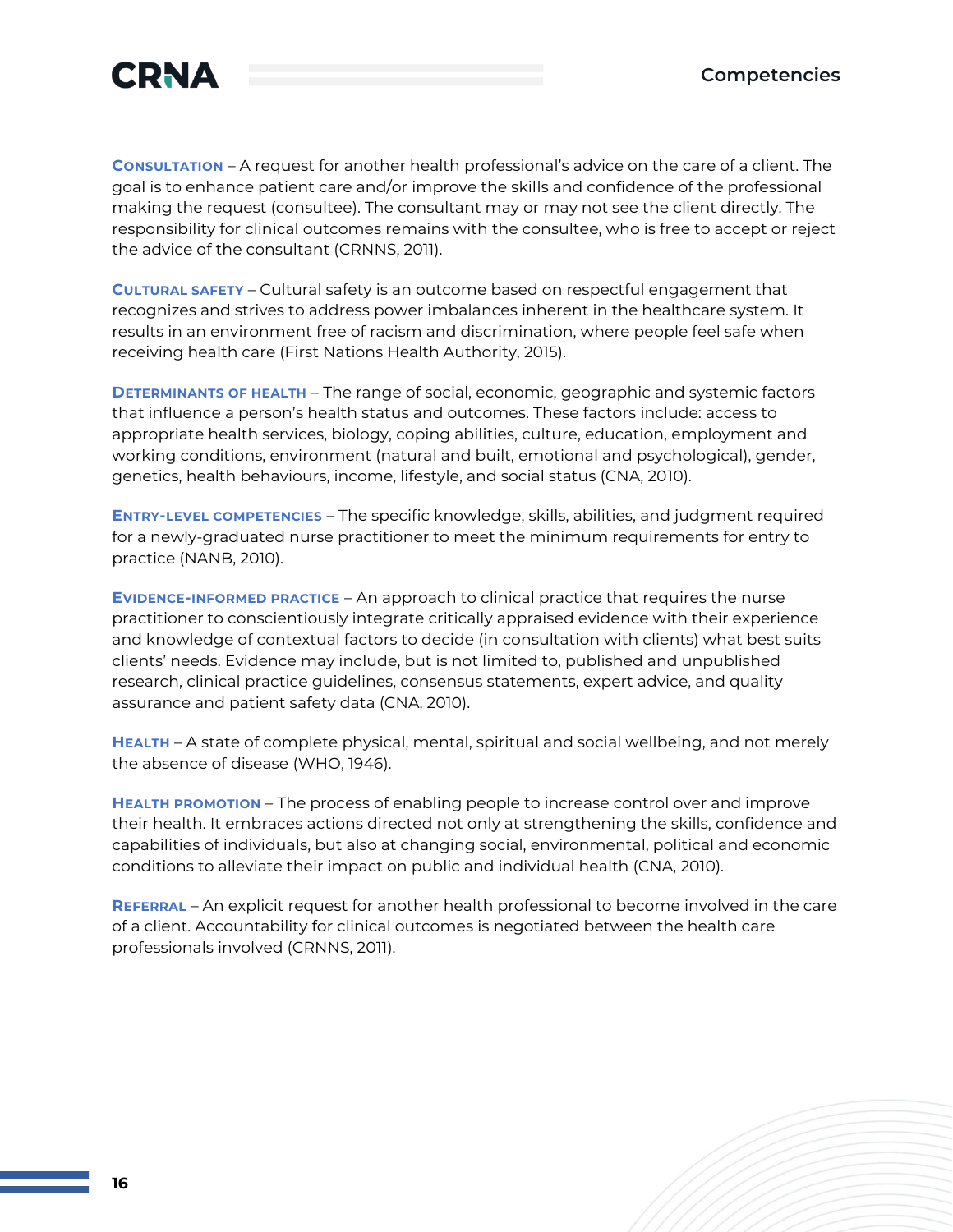

**SCOPE OF PRACTICE** – The roles, functions, and accountabilities that nurse practitioners are educated and authorized to perform, as established through legislated definitions of nurse practitioner practice, and complemented by standards, guidelines and policy positions issued by nursing regulators (CRNA, 2011).

**STANDARDS** – Authoritative statements that describe the required behavior of every nurse practitioner, and are used to evaluate individual performance. They provide a benchmark below which performance is unacceptable (CNA, 2010).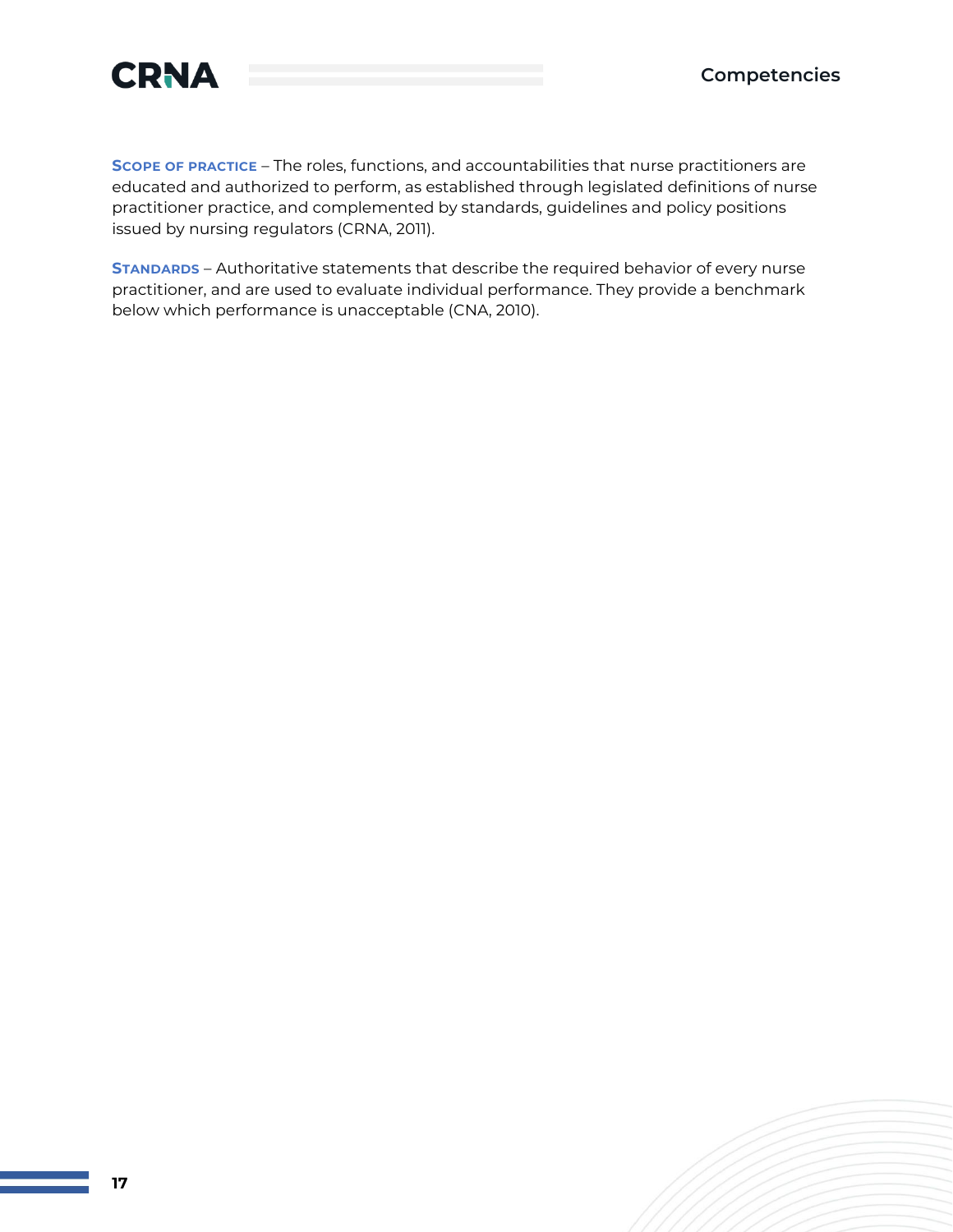

## <span id="page-18-0"></span>**References**

- Canadian Nurses Association. (2008). *Advanced nursing practice: A national framework.* Ottawa, ON: Author.
- Canadian Nurses Association. (2010). *Canadian nurse practitioner core competency framework*. Retrieved from *[http://cna](http://cna-aiic.ca/~/media/cna/files/en/competency_framework_2010_e.pdf)[aiic.ca/~/media/cna/files/en/competency\\_framework\\_2010\\_e.pdf.](http://cna-aiic.ca/~/media/cna/files/en/competency_framework_2010_e.pdf)*
- College and Association of Registered Nurses of Alberta. (2011). *Scope of practice for nurse practitioners (NPs).* Edmonton, AB: Author.
- College of Registered Nurses of Nova Scotia. (2011). *Nurse practitioner competency framework.* Halifax, NS: Author.
- First Nations Health Authority. (2015). *Cultural humility*. Retrieved from *<http://www.fnha.ca/wellness/cultural-humility>*
- Nurses Association of New Brunswick. (2010). *Nurse practitioner core competencies*. Fredericton, NB: Author.
- Truth and Reconciliation Commission of Canada. (2015). *Truth and reconciliation commission of Canada: Calls to action*. Winnipeg, MB: Author.
- World Health Organization. (1948). Preamble to the Constitution of the World Health Organization as adopted by the International Health Conference, New York, 19-22 June, 1946; signed on 22 July 1946 by the representatives of 61 States and entered into force on 7 April 1948. Official Records of the World Health Organization, (p.100). Retrieved from

*[http://apps.who.int/iris/bitstream/10665/85573/1/Official\\_record2\\_eng.pdf.](http://apps.who.int/iris/bitstream/10665/85573/1/Official_record2_eng.pdf)*

World Health Organization. (1998). *Health promotion glossary* (2nd ed.). Geneva, Switzerland: Author.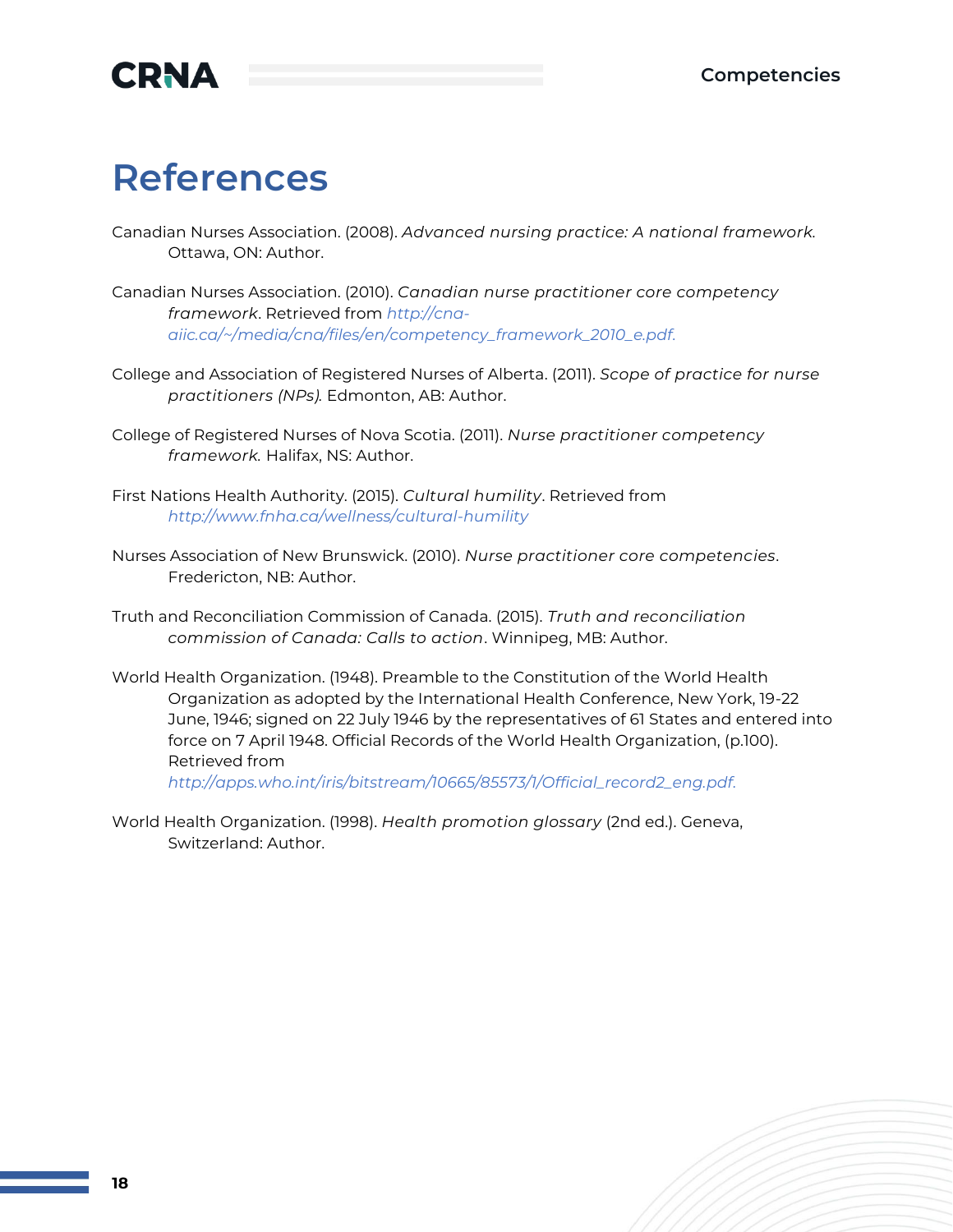## **CRNA**

## <span id="page-19-0"></span>**Resources**

Association of Registered Nurses of Newfoundland and Labrador. (2013). *Standards for nurse practitioner practice in Newfoundland and Labrador*. St. John's, NL: Author.

- Association of Registered Nurses of Prince Edward Island. (2012). *Nurse practitioner standards for practice*. Charlottetown, PEI: Author.
- Bryant-Lukosius, D., & DiCenso, A. (2004). A framework for the introduction and evaluation of advanced practice nursing roles. *Journal of Advanced Nursing*, *48*(5), 530-540.
- Canadian Council of Registered Nurse Regulators and Professional Examination Services. (2015). *[Practice analysis study of nurse practitioners](http://www.ccrnr.ca/assets/ccrnr-practice-analysis-study-of-nurse-practitioners-report---final.pdf)*. Beaverton, ON: Author.
- College and Association of Registered Nurses of Alberta. (2011). *[Scope of practice for](http://www.nurses.ab.ca/content/dam/carna/pdfs/DocumentList/Standards/NP_ScopeOfPractice_Sep2011.pdf) [nurse](http://www.nurses.ab.ca/content/dam/carna/pdfs/DocumentList/Standards/NP_ScopeOfPractice_Sep2011.pdf)  [practitioners \(NPs\)](http://www.nurses.ab.ca/content/dam/carna/pdfs/DocumentList/Standards/NP_ScopeOfPractice_Sep2011.pdf)*. Edmonton, AB: Author.
- College des Medecins du Québec et Ordre des infirmières at infirmiers du Québec. (2013). Ligne directrices: *Pratique clincique de infirmières praticienne specialisée en soins de première ligne (2e ed.).* Montréal: Author.
- College of Registered Nurses of British Columbia. (2012). *[Professional standards for](https://crnbc.ca/Standards/Lists/StandardResources/128ProfessionalStandards.pdf) [registered nurses and nurse practitioners.](https://crnbc.ca/Standards/Lists/StandardResources/128ProfessionalStandards.pdf)* Vancouver, BC: Author.
- College of Registered Nurses of British Columbia. (2012). *[Scope of practice for nurse](https://www.crnbc.ca/Standards/Lists/StandardResources/688ScopeforNPs.pdf) [practitioners: Standards, limits and conditions.](https://www.crnbc.ca/Standards/Lists/StandardResources/688ScopeforNPs.pdf)* Vancouver, BC: Author.
- College of Registered Nurses of Manitoba. (2009). *[Standards of practice for registered](https://www.crnm.mb.ca/uploads/document/document_file_90.pdf?t=1438266320) [nurses on the extended practice register.](https://www.crnm.mb.ca/uploads/document/document_file_90.pdf?t=1438266320)* Winnipeg, MB: Author.
- College of Registered Nurses of Nova Scotia. (2012). *Nurse practitioner standards of practice*. Halifax, NS: Author.
- College of Registered Nurses of Nova Scotia. (2014). *[Nurse practitioner standards of](http://crnns.ca/wp-content/uploads/2015/02/NPStandards2014-WEB.pdf) [practice.](http://crnns.ca/wp-content/uploads/2015/02/NPStandards2014-WEB.pdf)* Halifax, NS: Author.

College of Nurses of Ontario. (2011). *[Practice standards: Nurse practitioner.](https://www.cno.org/globalassets/docs/prac/41038_strdrnec.pdf)* Toronto: Author.

- DiCenso, A., Martin Misener, R., Bryant-Lukosius, D., Bourgeault, I., Kilpatrick, K., Donald, F,…Charbonneau-Smith, R. (2010). Advanced practice nursing in Canada: Overview of a decision support synthesis*. Nursing Leadership*, 23(Special Issue), 15-34.
- Donald, F., Martin Misener, R., Bryant-Lukosius, D., Kilpatrick, K., Kaasalainen, S., Carter, N.,… DiCenso, A. (2010). The primary healthcare nurse practitioner role in Canada. *Nursing Leadership*, 23(Special Issue), 88-113.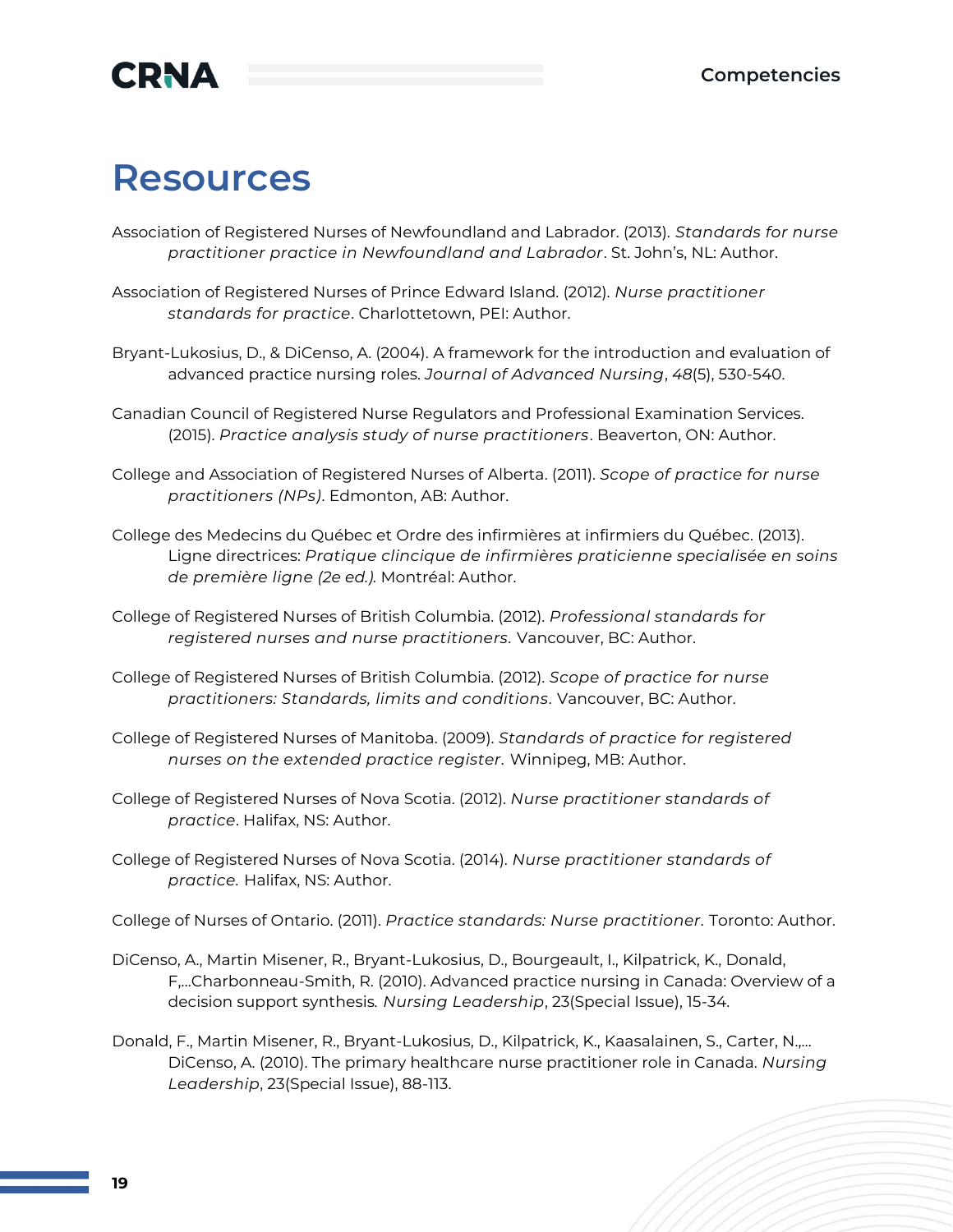

- Kilpatrick, K., Harbman, P., Carter, N., Martin Misener, R., Bryant-Lukosius, D., Donald, F.… DiCenso, A. (2010). The acute care nurse practitioner role in Canada. *Nursing Leadership*, 23(Special Issue), 114-139.
- Martin Misener, R., Crawford, T., DiCenso, A., Akhtar-Danesh, N., Donald, F., Bryant- Lukosius, D., & Kaasalainen, S. (2010). *A survey of practice patterns of nurse practitioners in primary health care in Nova Scotia*. Halifax, NS: College of Registered Nurses of Nova Scotia and Dalhousie University School of Nursing.
- Nurses Association of New Brunswick. (2010*). [Standards of practice for primary health](http://www.nanb.nb.ca/media/resource/NANB-NPStandards-E-2016-05.pdf) [care nurse practitioners](http://www.nanb.nb.ca/media/resource/NANB-NPStandards-E-2016-05.pdf)*. Fredericton, NB: Author.
- Nursing Education Program Approval Board and College and Association of Registered Nurses of Alberta. (2011). *[Standards for Alberta nursing education programs](http://www.nurses.ab.ca/content/dam/carna/pdfs/DocumentList/Standards/NP_InitialEntry_NEPAB_Standards_Jan2011.pdf)  [leading](http://www.nurses.ab.ca/content/dam/carna/pdfs/DocumentList/Standards/NP_InitialEntry_NEPAB_Standards_Jan2011.pdf) [to initial entry to practice as a nurse practitioner](http://www.nurses.ab.ca/content/dam/carna/pdfs/DocumentList/Standards/NP_InitialEntry_NEPAB_Standards_Jan2011.pdf)*. Edmonton, AB: Author.
- Registered Nurses Association of the Northwest Territories and Nunavut. (2011). *[Practice and](http://www.rnantnu.ca/sites/default/files/NT%20NP%20Practice%20and%20Presriptive%20Guidelines%20for%20Nurse%20Practitioners.pdf)  [prescriptive guidelines for nurse practitioners](http://www.rnantnu.ca/sites/default/files/NT%20NP%20Practice%20and%20Presriptive%20Guidelines%20for%20Nurse%20Practitioners.pdf)*. Yellowknife, NWT: Author.
- Saskatchewan Registered Nurses Association. (2010). *Registered nurse (nurse practitioner) RN(NP) standards and core competencies*. Regina, SK: Author.
- Yukon Registered Nurses Association. (2012). *Foundations for nurse practitioner practice in the Yukon*. Whitehorse, YT: Author.

**20**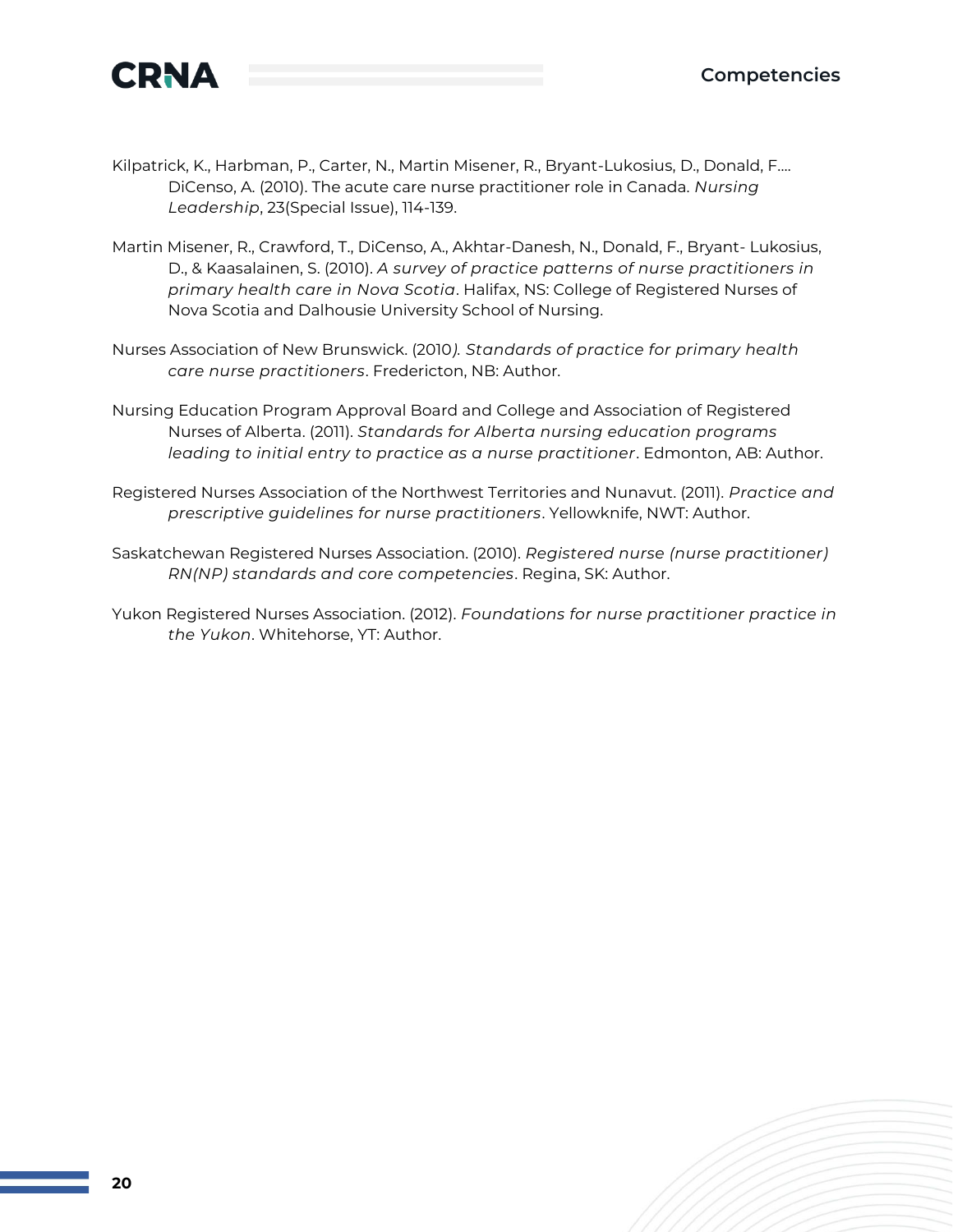## **CRNA**

## <span id="page-21-0"></span>**Appendix A: CCRNR Process for Development of Entry-Level Competencies**

In 2012, CCRNR embarked on a project to analyze nurse practitioner practice across Canada in three streams of practice (Adult, Family/All Ages and Pediatrics). The practice analysis was undertaken to inform future decisions about entry-to-practice exams in these three streams. The neonatal stream of practice was not included because the practice analysis was not intended to inform future decisions about a neonatal exam.

The CCRNR board established a national working group with representatives from all Canadian nursing regulatory bodies to coordinate all aspects of the Nurse Practitioner Practice Analysis (Appendix B). CCRNR was awarded funding from Employment and Social Development Canada. A Request for Proposals (RFP) was disseminated and an external research firm was contracted to conduct the practice analysis. The practice analysis provided a comprehensive description of Canadian nurse practitioner practice in the Adult, Family/All Ages and Pediatric streams.

A research advisory committee (RAC) was established comprised of Canadian educators, researchers and an administrator with expertise in **ADVANCED NURSING PRACTICE** (Appendix B). The role of the RAC was to develop, revise and review competencies and behavioral indicators for entry-level nurse practitioners based on Canadian and international evidence.

Three subject matter expert panels (SMEs) were established to bring clinical expertise and to explore commonalities and differences across the three streams of nurse practitioner practice included in the study. Twenty-seven panelists were selected from 180 applicants (Appendix B). Each panel was designed to provide a balanced representation of nurse practitioner practice within each stream including years of experience, diverse practice settings, geographic location (urban/rural, province/territory) and other demographics. The SME panelists refined the behavioral indicators developed by the RAC through an iterative process to improve clarity and specificity of each indicator statement within four competency categories. This iterative process provided a mechanism for continual improvement of the competency categories and behavioral indicators.

The competency categories and behavioral indicators formed the practice analysis survey. The survey was designed to determine the frequency with which nurse practitioners performed each indicator in the previous 12 months and the seriousness of the consequences if the indicator was not performed competently.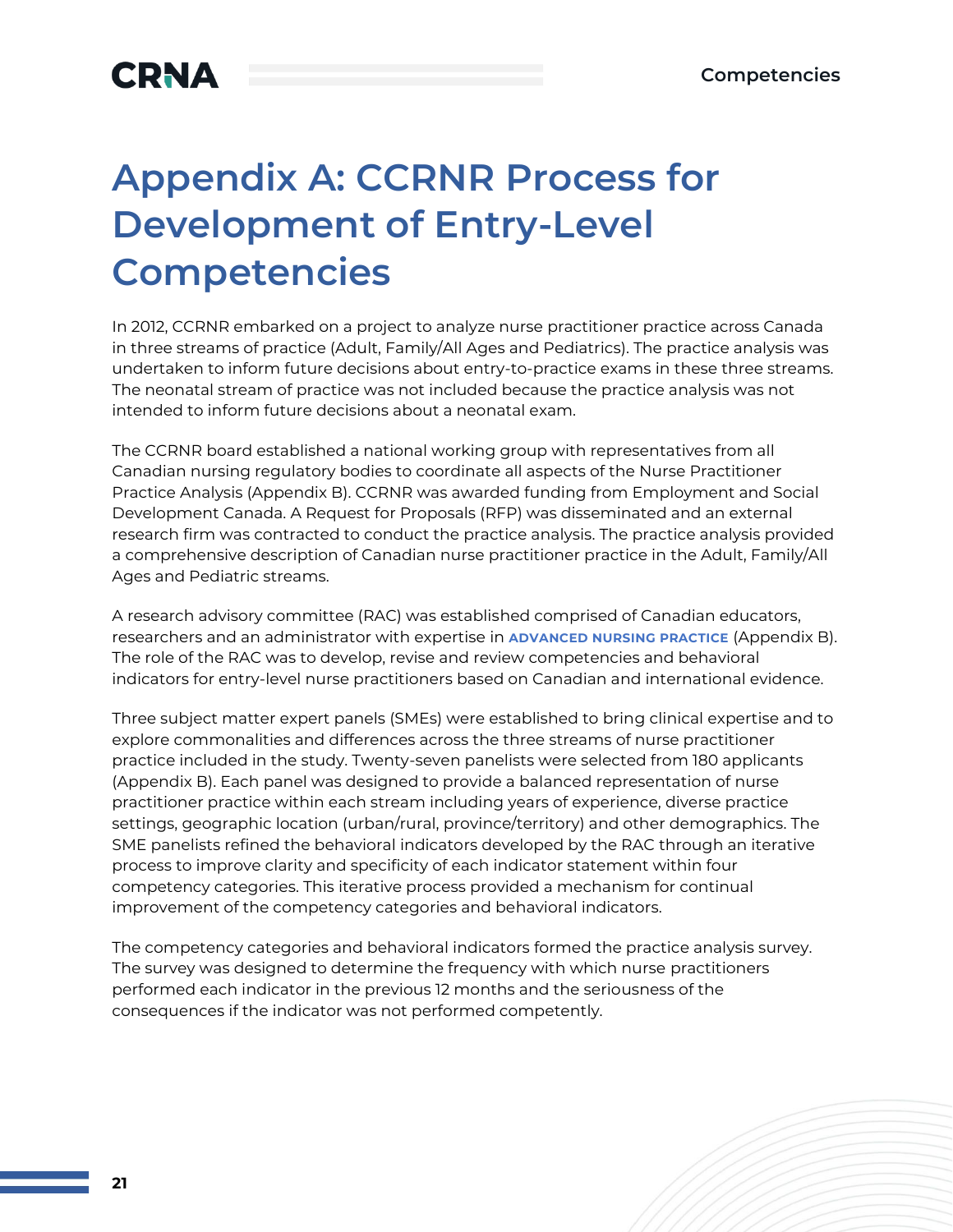



After pilot testing and refining the survey, it was disseminated to all family/all ages, adult and pediatric nurse practitioners in Canada. The survey was sent to 3, 870 nurse practitioners; 909 responded for a 24.6% response rate, with representation from every jurisdiction in Canada. Results indicated that 54% of nurse practitioner respondents agreed that the framework provided a complete listing of entry-level competencies, and another 42% indicated that they mostly described entry-level competencies.

To determine the representativeness of the participating nurse practitioners, a nonrespondent survey was conducted with all nurse practitioners from the original sample who had not completed the primary survey. The non-respondent survey was sent to 2,798 nurse practitioners and 554 responded for a 19.8% response rate.

A survey was sent to all Canadian nurse practitioner education programs to ascertain if there were any gaps between what is currently taught in nurse practitioner programs and what the practice analysis was describing as entry-level nurse practitioner practice. The majority of respondents indicated that their programs prepare nurse practitioner graduates to perform the competencies.

The working group analyzed the data from the Nurse Practitioner Practice Analysis and developed a document containing the draft nurse practitioner entry-level competencies. Most jurisdictions then engaged in further nurse practitioner and stakeholder consultation, including consulting with Neonatal nurse practitioners where applicable.

Feedback from this consultation process was incorporated into the final draft.

For further information about the Nurse Practitioner Practice Analysis study, visit *[www.ccrnr.ca](http://www.ccrnr.ca/)*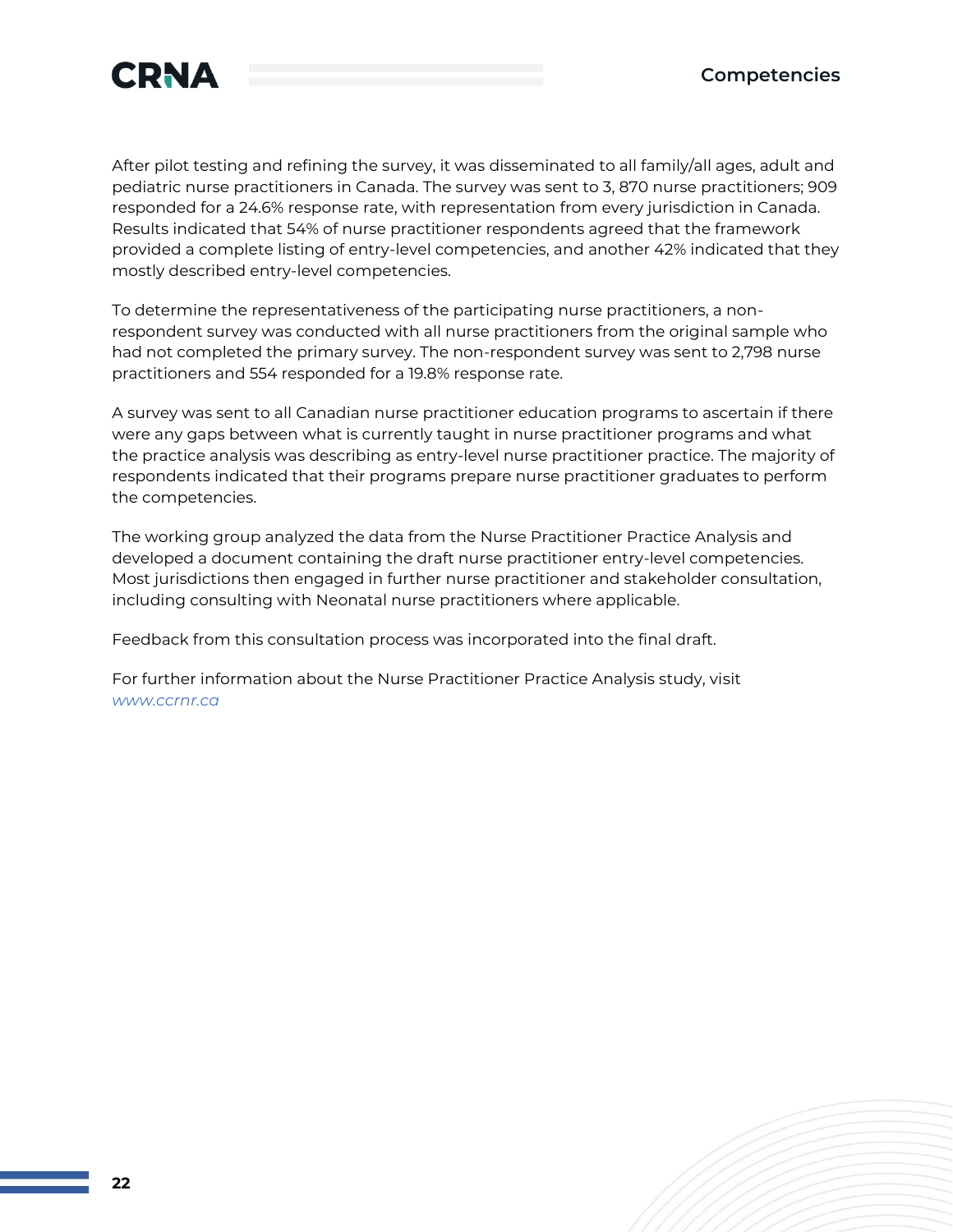

## <span id="page-23-0"></span>**Appendix B: Acknowledgments**

### <span id="page-23-1"></span>**Nurse Practitioner Practice Analysis Working Group Members**

Paul Boudreau, MN, RN Association of Registered Nurses of Prince Edward Island

Odette Comeau Lavoie, RN, BScN, MAdEd Nurses Association of New Brunswick

Donna Cooke, RN, MN Saskatchewan Association of Registered Nurses

Teri Crawford, MN, RN, Chair College of Registered Nurses of Nova Scotia

Suzanne Durand, inf., M.Sc., DESS bioéthique Ordre des infirmières et infirmiers du Québec

Debra Elias, RN, MN, FRE College of Registered Nurses of Manitoba

Lynda Finley, RN, MScN Nurses Association of New Brunswick

Donna Harpell Hogg, RN, BScN, MS College and Association of Registered Nurses of Alberta

Carrie Huffman, RN, BScN Yukon Registered Nurses Association

Rosanne Jabbour, RN, MHSc College of Nurses of Ontario

Judith Leprohon, RN, Ph.D Ordre des infirmières et infirmiers du Québec

Beverley McIsaac, RN, NP, MN (ANP) Association of Registered Nurses of Newfoundland and Labrador

Dr. Lynn Miller, DNP, NP College of Registered Nurses of Nova Scotia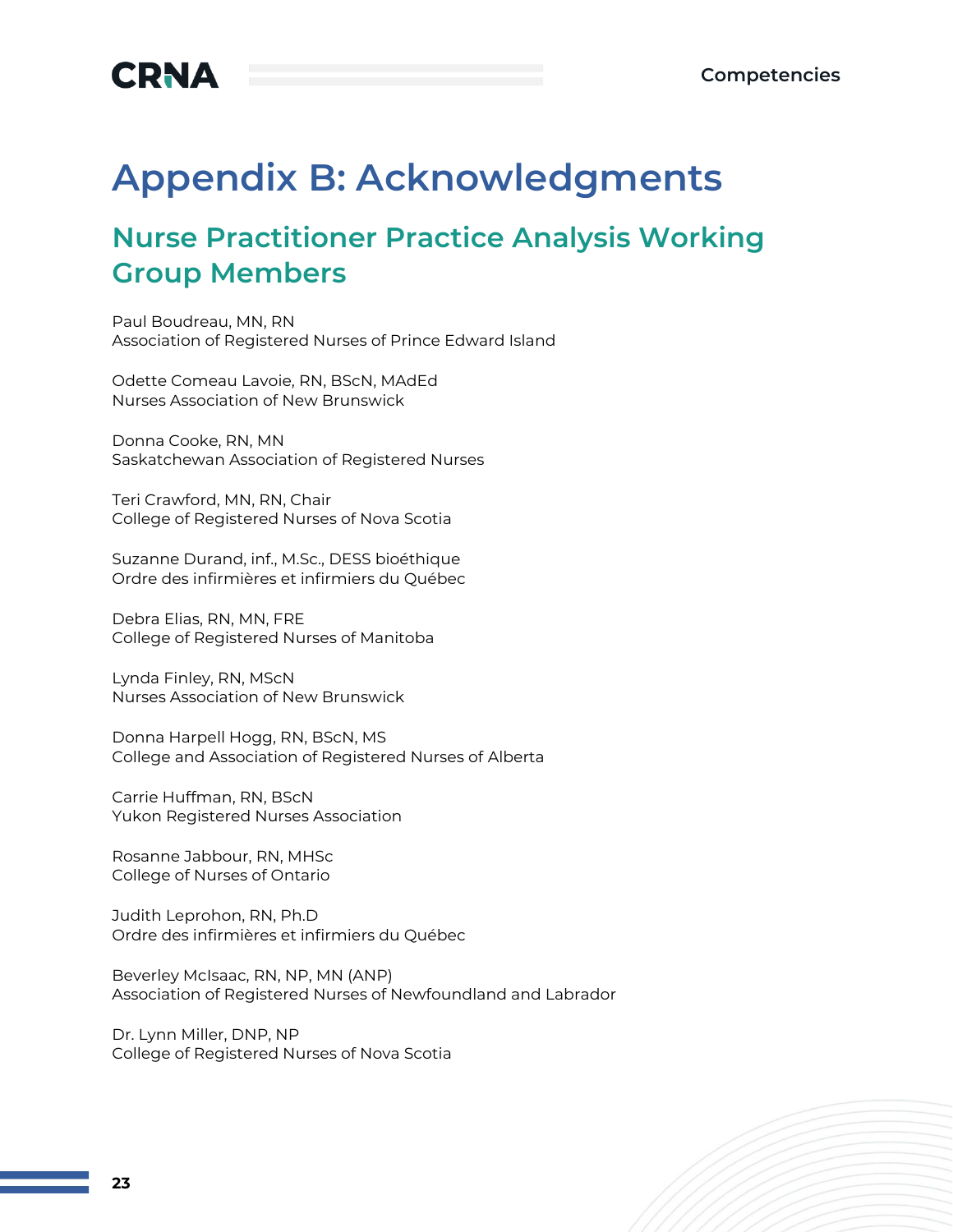

Michelle Osmond, MScN, RN Association of Registered Nurses of Newfoundland and Labrador

Dr. Christine Penney, RN, MPA, PhD College of Registered Nurses of British Columbia

Donna Stanley-Young, RN, BScN, MN Registered Nurses Association of Northwest Territories/Nunavut

Carolyn Trumper, BScN, MACT, RN College and Association of Registered Nurses of Alberta

Suzanne Wowchuk, RN, MN, FRE College of Registered Nurses of Manitoba

### <span id="page-24-0"></span>**Research Advisory Committee**

Dr. Faith Donald, PhD, NP-PHC Associate Professor, Ryerson University

Dr. Kathleen F. Hunter, PhD, RN, NP, GNC(C), NCA Associate Professor, University of Alberta Nurse Practitioner Specialized Geriatric Services, Glenrose Hospital Assistant Adjunct Professor Faculty of Medicine/Division of Geriatric Medicine

Dr. Kelley Kilpatrick, PhD, RN Assistant Professor, Université de Montréal

Dr. Mary McAllister, PhD, RN Associate Chief, Nursing Practice - The Hospital for Sick Children

Dr. Ruth Martin-Misener, PhD, NP Associate Professor, Dalhousie University

Dr. Esther Sangster-Gormley, PhD, RN Associate Professor, University of Victoria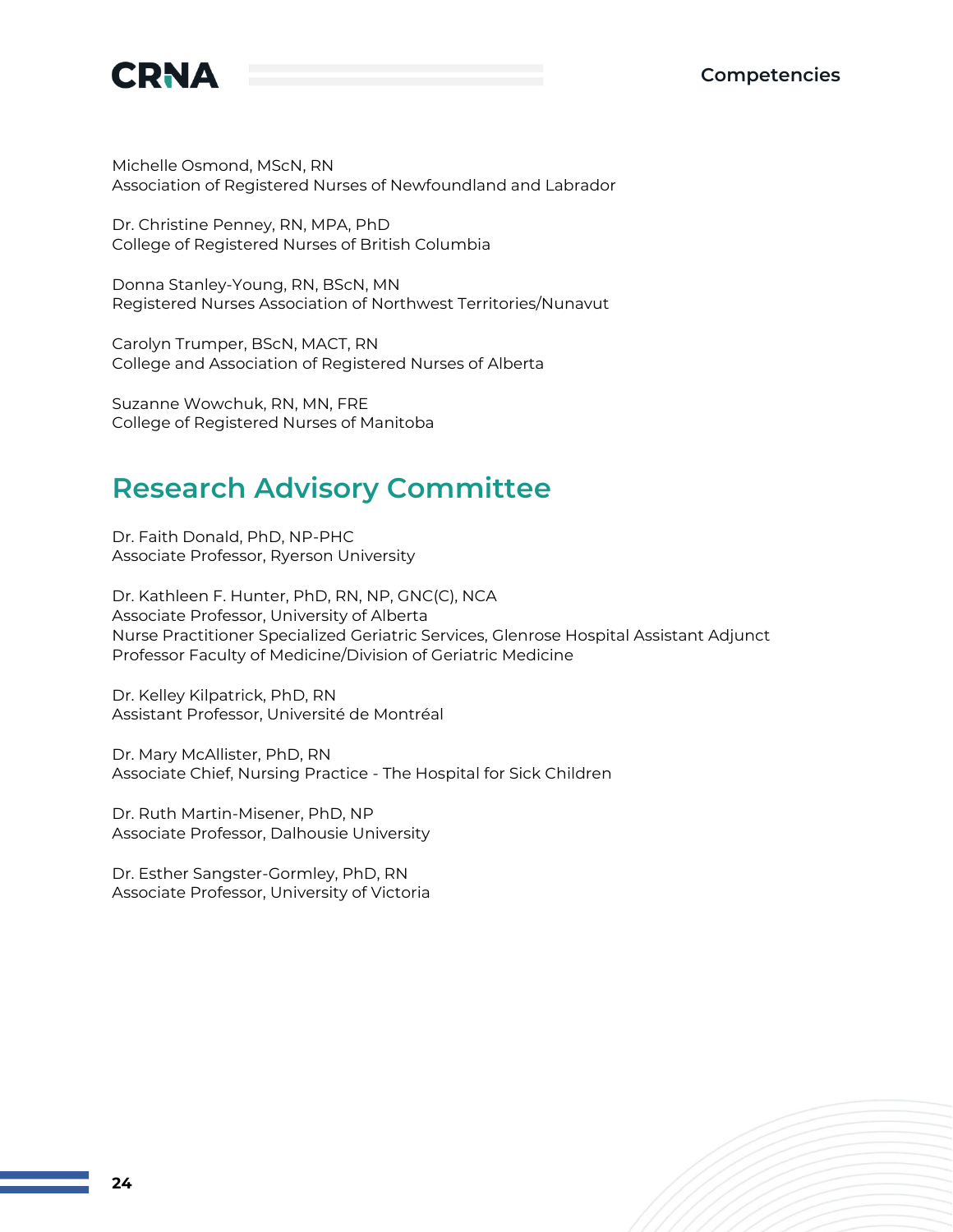

## <span id="page-25-0"></span>**Subject Matter Expert Panels**

#### **Adult Subject Matter Expert Panel**

Michelle Bech, BSN, MN, ACNP, NP(A) Vancouver, BC Hospital Inpatient-Geriatric

Cynthia Kettle, RN, BN, MN St. John's, NF Inpatient - Travelling Vascular Clinics (First Nations Communities/Vascular Surgery)

Marilyn Oishi, NP, BScN, MN Edson, AB Hospital-Inpatient / Home Care / LTC / Family Practice Office

Shannon McNamara, RN, MScN, SNP, CCNC (c) Montreal, QC Inpatient Cardiology and Cardiac Surgery

Teresa Ruston Edmonton, AB Hospital -Ambulatory Clinic

Barbara K. Currie, MN, RN-NP Halifax, NS Inflammatory Bowel Disease Ambulatory Clinic

Mary Dimeo, RN(EC), BScN, MN, ENC(C), NP-Adult Toronto, ON Hospital- Emergency Department

Veronique Belec St. Jerome, QC Hospital – Inpatient Nephrology

#### **Pediatric Subject Matter Expert Panel**

Sara Breitbart, RN(EC), MN, NP-Pediatrics Toronto, ON Hospital Inpatient / Ambulatory Clinic - Neurosurgery

Alissa Collingridge, MN, NP(P) Vancouver, BC NP Child & Youth Primary Care Clinic / Ambulatory Care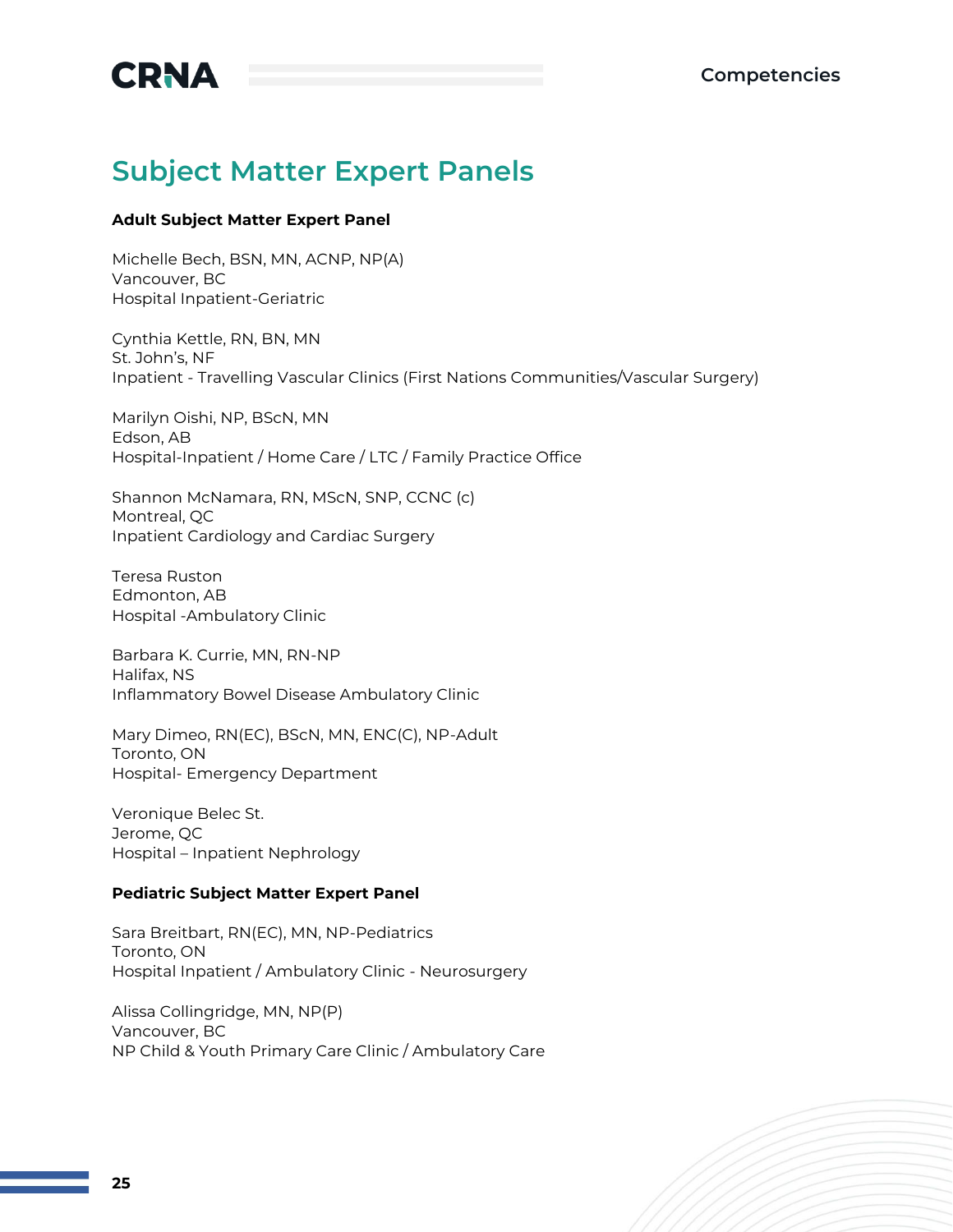

Susie McRae NP(P), MN-NP, RN Vancouver, BC Ambulatory Clinic

Lisette Lockyer, RN, NP, ACNP (Child) Calgary, AB Hospital Inpatient / Ambulatory clinic / NP-Led Clinic – Child Trauma

Laura Jurasek, NP, MN Edmonton, AB Hospital Inpatient / Ambulatory clinic – Pediatric Neurology

Kristina Chapman, MN, NP, CPHON Halifax, NS Hospital Inpatient / Ambulatory clinic – Hematology/Oncology

Melissa Manning, RN, BScN, MN, NP St. John's, NL Pediatric - Hospital

Dr. Vera Nenadovic, RN(EC), PhD Toronto, ON Hospital Inpatient – Epilepsy and Epilepsy Surgery Program

### **Family/All Ages Subject Matter Expert Panel**

Karen Irving, FNP, MScN, BScN Kamloops, BC Primary Health Care - Aboriginal/Marginalized Populations

Jennifer Farrell, NP, BScN, MN:ANP, COHN Edmonton, AB Family Practice/Urgent Care, Addictions, Recovery Centre, Student Health Services

Jana Garinger, RN(NP), MN Moose Jaw, SK Primary Care - Immigrant Health

Susan T. McCowan, BSc, BN, MS(NP) Selkirk, MB Quick Care Clinic

Erin Kennedy, RN(EC), BScN, MScN, PHC-NP Kitchner, ON Emergency Department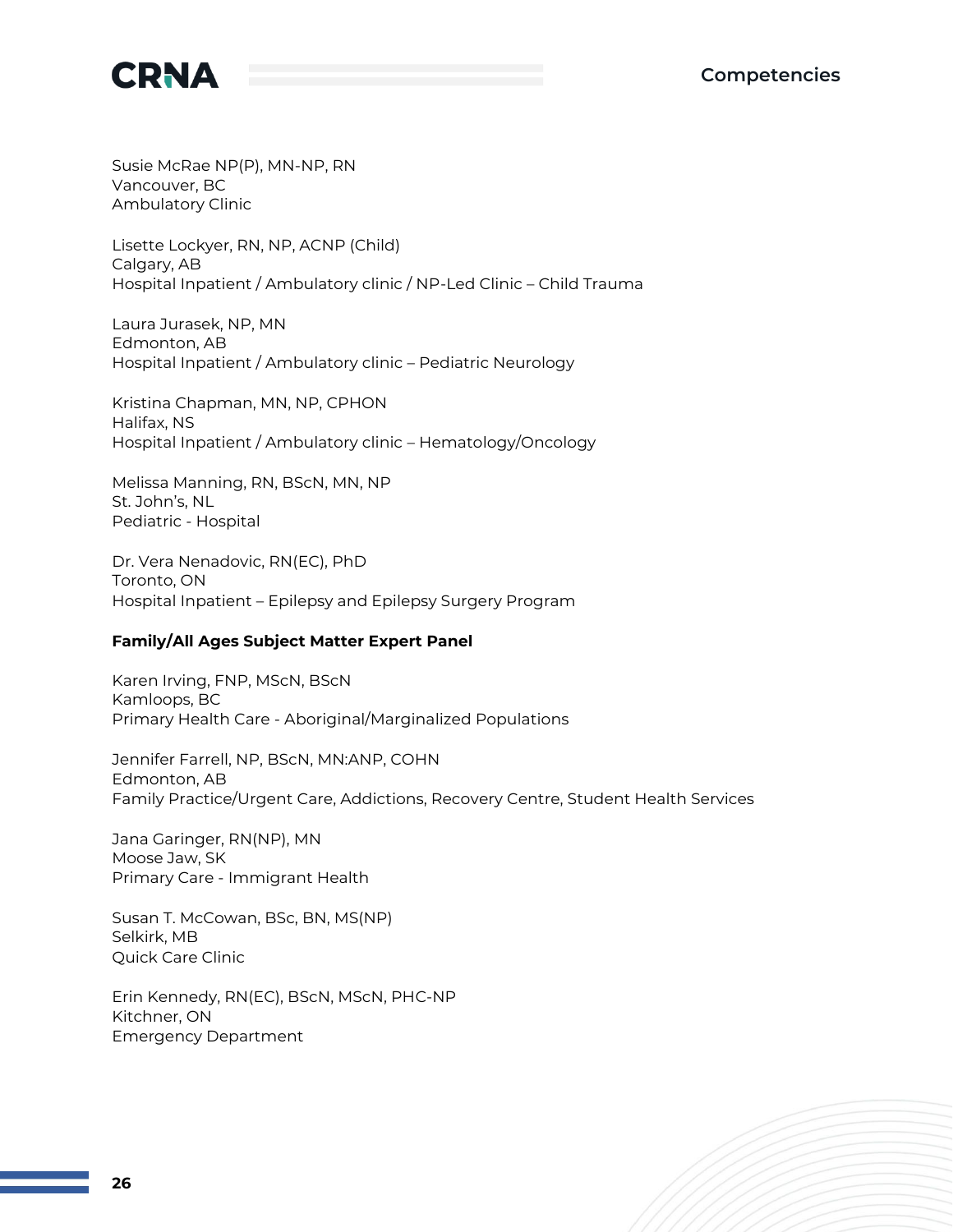

Sophie Charland, BSc, MSc, IPSPL Laval, QC Family Practice Clinic

Dawn LeBlanc, MN, NP Oromocto, NB Canadian Armed Forces / Government of Canada Military Clinic – Primary Health Clinic

Dr. Cheryl A. Smith, RN, NP, DNP Amherst, NS Long Term Care -C-Manager SOME Polypharmacy

Kelsey MacPhee, BScN, RN, MN, NP O'Leary, PEI Community Health Centre

Glenda Stagg Sturge, BN, RN, NP, MN St. John's, NL Community Health Centre, Family Practice, Public Health

Jo-Anne Hubert, MN, NP Yellowknife, NT Director Primary Health Care - Yellowknife Health and Social Services Authority

#### **Survey Pilot Testers**

Coralie Buhler, MN, RN, NP Winnipeg, MB Adult

Kate Burkholder, NP- PHC Blacks Harbour, NB Family/All Ages

Jessica Caceres, MN, NP-PHC Guelph, Ontario Primary Care and Emergency

Elizabeth Cook, MN, NP, CDE Yellowknife, NWT Family/All Ages

Manon Couture, Inf. M. Sc., IPSPL Varennes, Québec Infirmière praticienne spécialisée en soins de première ligne (NP-Family All Ages)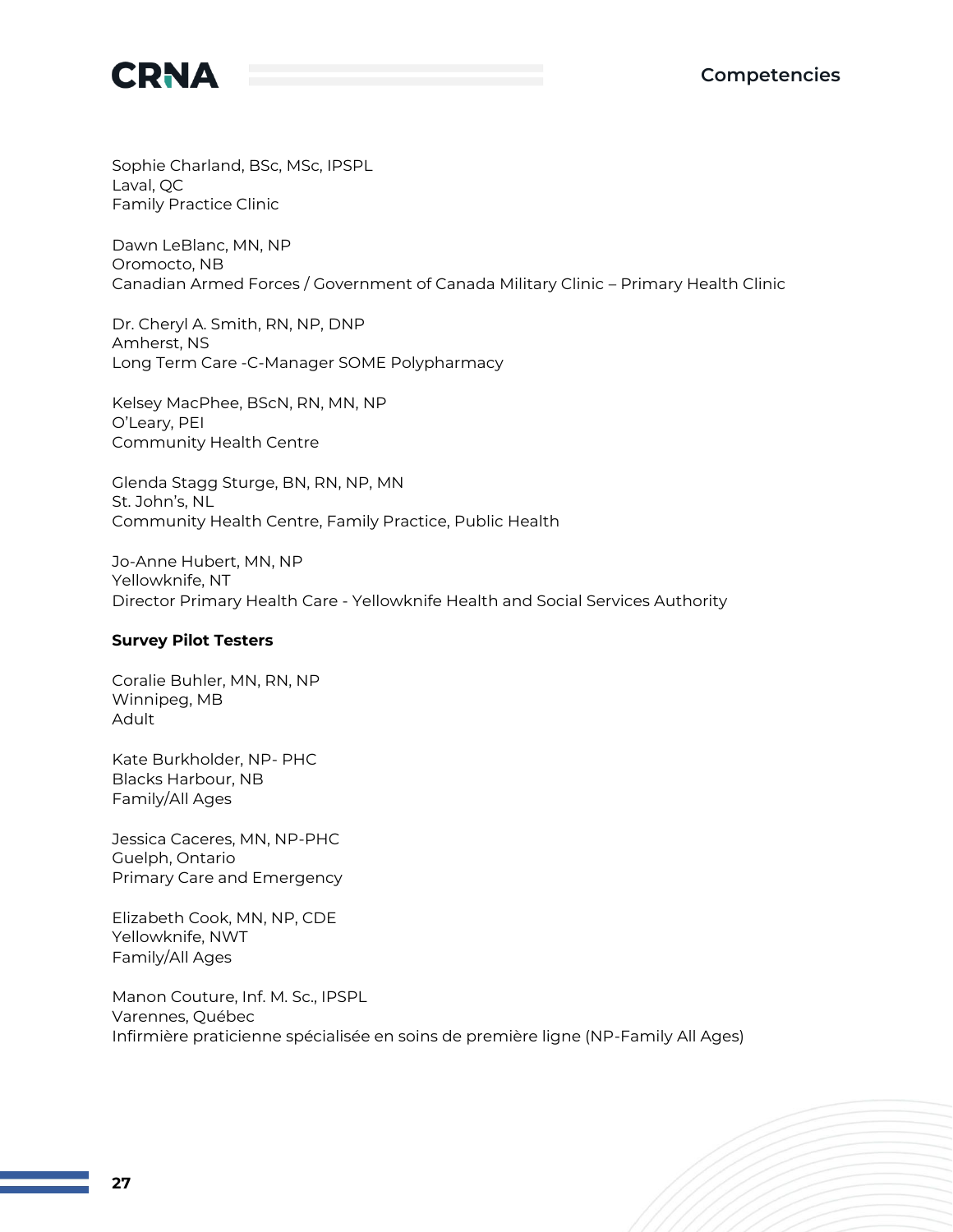

Brenda Dawyduk, RN, NP, BN, MSc Thompson, Manitoba Family (specializing in Pediatrics)

Maria DeAngelis, MScN, NP Toronto, Ontario Pediatrics - GI transplant

Charlene Downey, RN, MN, CON(C), NP St. John's, Newfoundland Adult - Hematology and Stem Cell Transplants

Liane Dumais, IPS Quebec, QC Infirmière praticienne spécialisée en néphrologie (NP-Nephrology)

Beryl Dziedzic, MN, RN, NP Lundar, MB Family/All Ages

Kathryn Eager London, ON Pediatric

Celia Evanson, MN, NP Rock Creek, BC Family/All Ages

Wendy Gillespie, MN, NP Edmonton, AB Pediatric

Lynn Haslam, RN(EC), NP-Adult, MN, PANC(C), Certificate in Anesthesia Care Toronto, ON Adult

Laura Johnson, DNP, RN(NP) Winnipeg, Manitoba Adult

Karen T. Legg, RN, MN-NP Halifax, NS Adult - Neurology; Epilepsy

Stewart Maclennan, MN, NP Edmonton, AB University of Alberta - Lecturer Correctional Health (Adult)